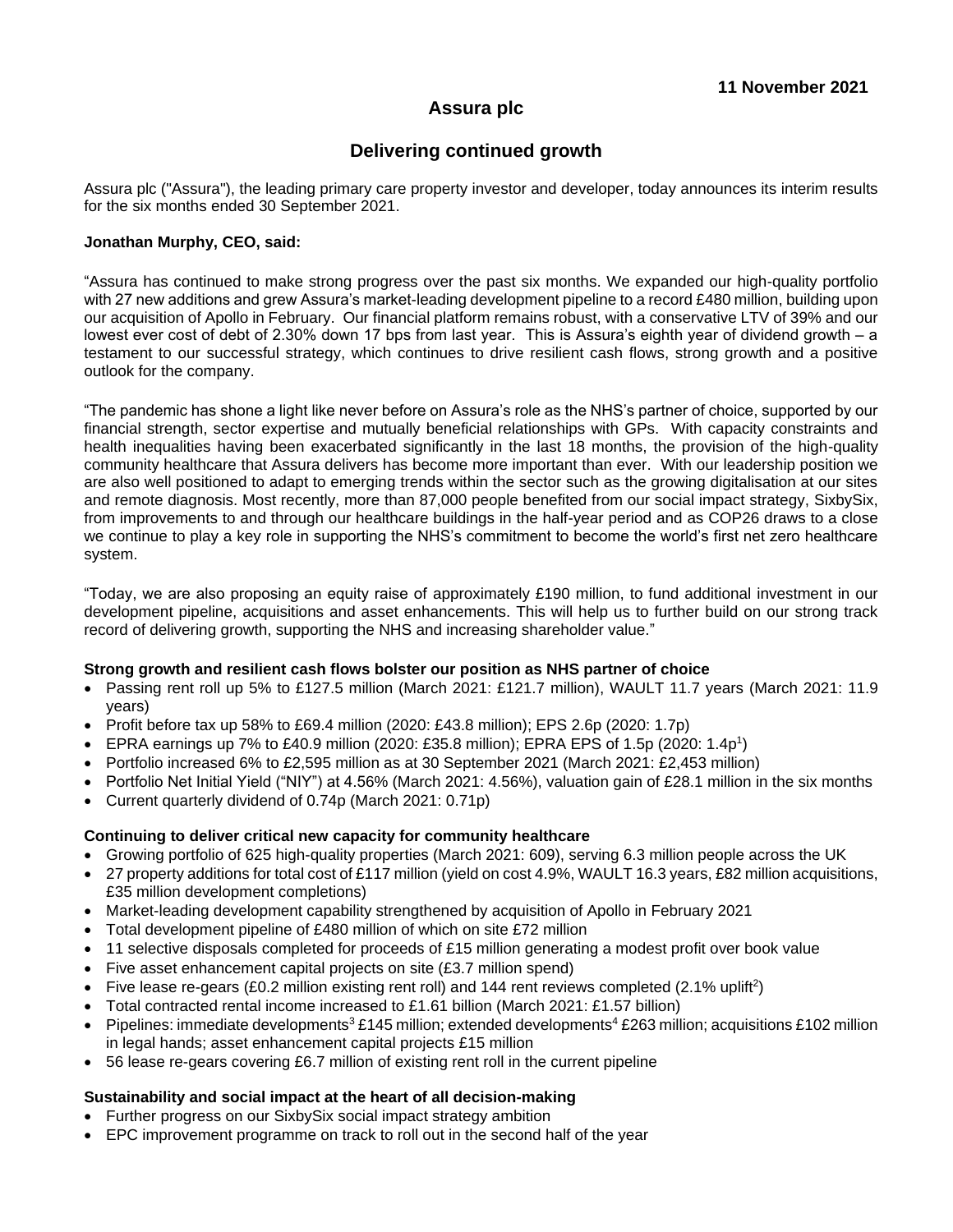- Assura Community Fund distributed £100,000 as official Community Health Partner of the Rugby League World Cup
- Evaluating bids in second £400,000 grants programme for health-improving projects around our buildings
- All development completions rated BREEAM Very Good or Excellent and met EPC targets of B and above
- Two development projects identified as first net zero pilots; aiming to be on site within 12 months
- Sustainability Bond issued in accordance with Sustainable Finance Framework

## **Strong and diverse financial position**

- LTV of 39% at 30 September 2021 and weighted average interest rate of 2.30%
- Issued 12-year £300 million Sustainability Bond with coupon of 1.625% in June 2021
- As at 30 September 2021 net debt of £1,007 million on a fully unsecured basis
- Undrawn facilities of £125 million and cash of £241.6 million
- A- (stable outlook) rating from Fitch Ratings Ltd reaffirmed in January 2021

## **Summary results**

| <b>Financial performance</b>       | September 2021   | September 2020    | Change     |
|------------------------------------|------------------|-------------------|------------|
| Net rental income                  | £61.1m           | £54.4m            | 12.3%      |
| Profit before tax                  | £69.4m           | £43.8m            | 58.4%      |
| <b>IFRS</b> earnings per share     | 2.6 <sub>p</sub> | 1.7p              | 52.9%      |
| EPRA earnings per share            | 1.5p             | 1.3p              | 15.4%      |
| Adjusted EPRA earnings per share   | 1.5p             | 1.4p              | 7.1%       |
| Dividend per share                 | 1.45p            | 1.4p              | 3.6%       |
| Property valuation and performance | September 2021   | <b>March 2021</b> | Change     |
| Investment property                | £2,595m          | £2,453m           | 5.8%       |
| Diluted EPRA NTA per share         | 58.4p            | 57.2p             | 2.1%       |
| Rent roll                          | £127.5m          | £121.7m           | 4.8%       |
| <b>Financing</b>                   | September 2021   | <b>March 2021</b> | Change     |
| Loan to Value ("LTV") ratio        | 39%              | 37%               | 2ppt       |
| Undrawn facilities and cash        | £367m            | £272m             | 34.9%      |
| Weighted average cost of debt      | 2.30%            | 2.47%             | $(17)$ bps |

<sup>1</sup> Comparator is Adjusted EPRA earnings per share, adjusted to remove the £2.5 million contribution to the Assura Community Fund in the 6 months to September 2020

<sup>2</sup> Weighted average annual uplift on all settled reviews

<sup>3</sup> Immediate development pipeline: schemes expected to be onsite within 12 months

<sup>4</sup> Extended development pipeline: Assura appointed exclusive development partner, awaiting NHS approval

## **Alternative Performance Measures ("APMs")**

The highlights page and summary results table above include a number of financial measures to describe the financial performance of the Group, some of which are considered APMs as they are not defined under IFRS. Further details are provided in the CFO Review, notes to the accounts and Glossary.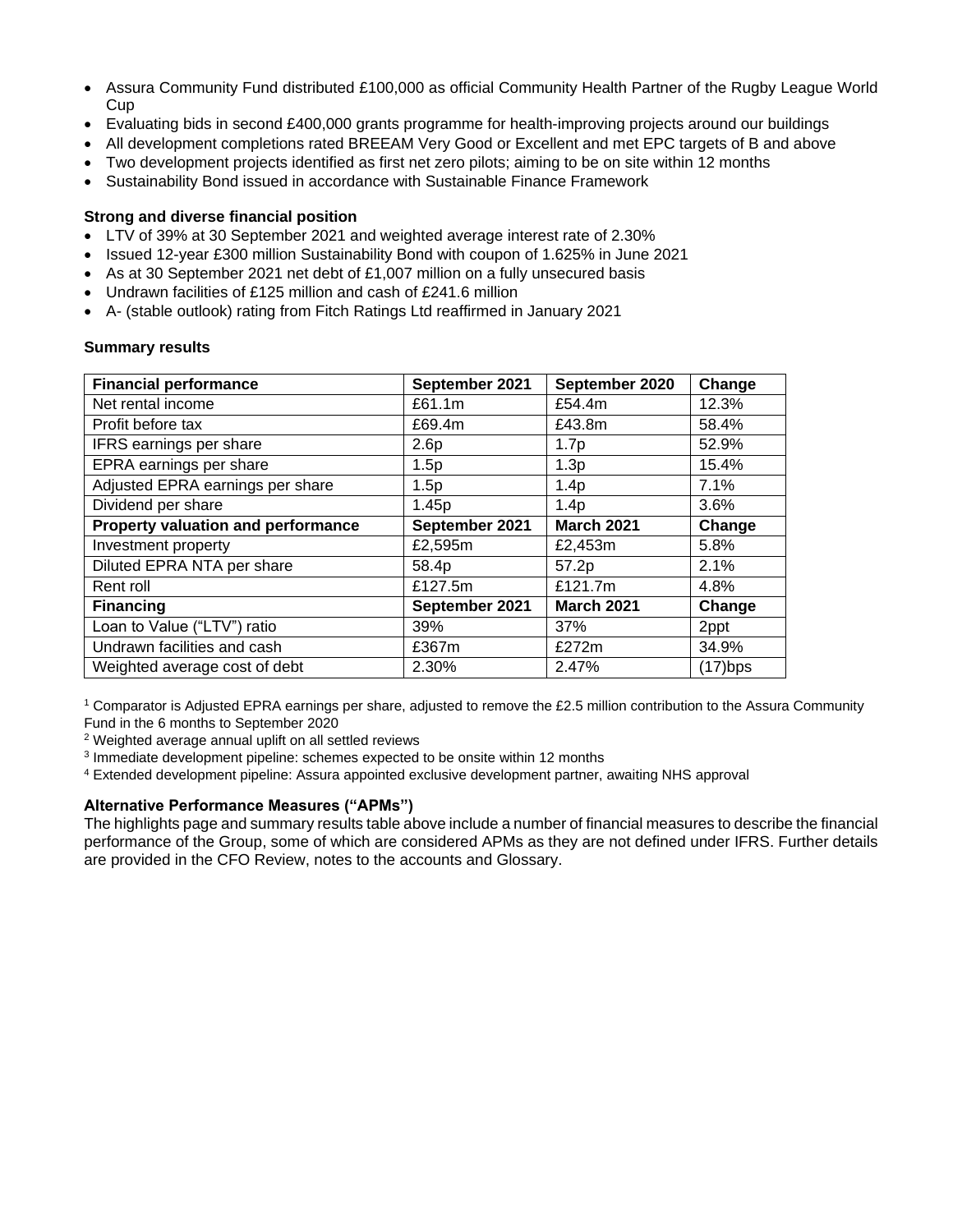## **For further information, please contact:**

Assura plc: Jayne Cottam, CFO David Purcell, Head of Investor Relations

Finsbury: Gordon Simpson James Thompson Tel: 01925 420 680 Email: Investor@assura.co.uk

Tel: 0207 251 3801 Email: Assura@Finsbury.com

A presentation for investors and analysts, followed by live Q&A, will be streamed at the link below on 11 November 2021 at 9.00am GMT.

Webcast link:<https://webcasting.brrmedia.co.uk/broadcast/6165b49c4e29f55a9419342b>

In addition, the company will host a presentation with Q&A for retail investors on the Investor Meet Company platform on Friday 12<sup>th</sup> November 2021 at 3.00pm GMT. Investors can sign up to Investor Meet Company for free and add to meet Assura plc via: [https://www.investormeetcompany.com/assura-plc/register-investor](https://protect-eu.mimecast.com/s/C_iHC59NQcVrRgSzbdmF)

#### **Notes to Editors**

Assura plc, a constituent of the FTSE 250 and the EPRA\* indices, is a UK REIT and long-term investor in and developer of primary care property. The company, headquartered in Warrington, works with GPs, health professionals and the NHS to create outstanding spaces for health services in our communities. At 30 September 2021, Assura's property portfolio was valued at £2,595 million.

Further information is available at [www.assuraplc.com](http://www.assuraplc.com/)

\*EPRA is a registered trademark of the European Public Real Estate Association.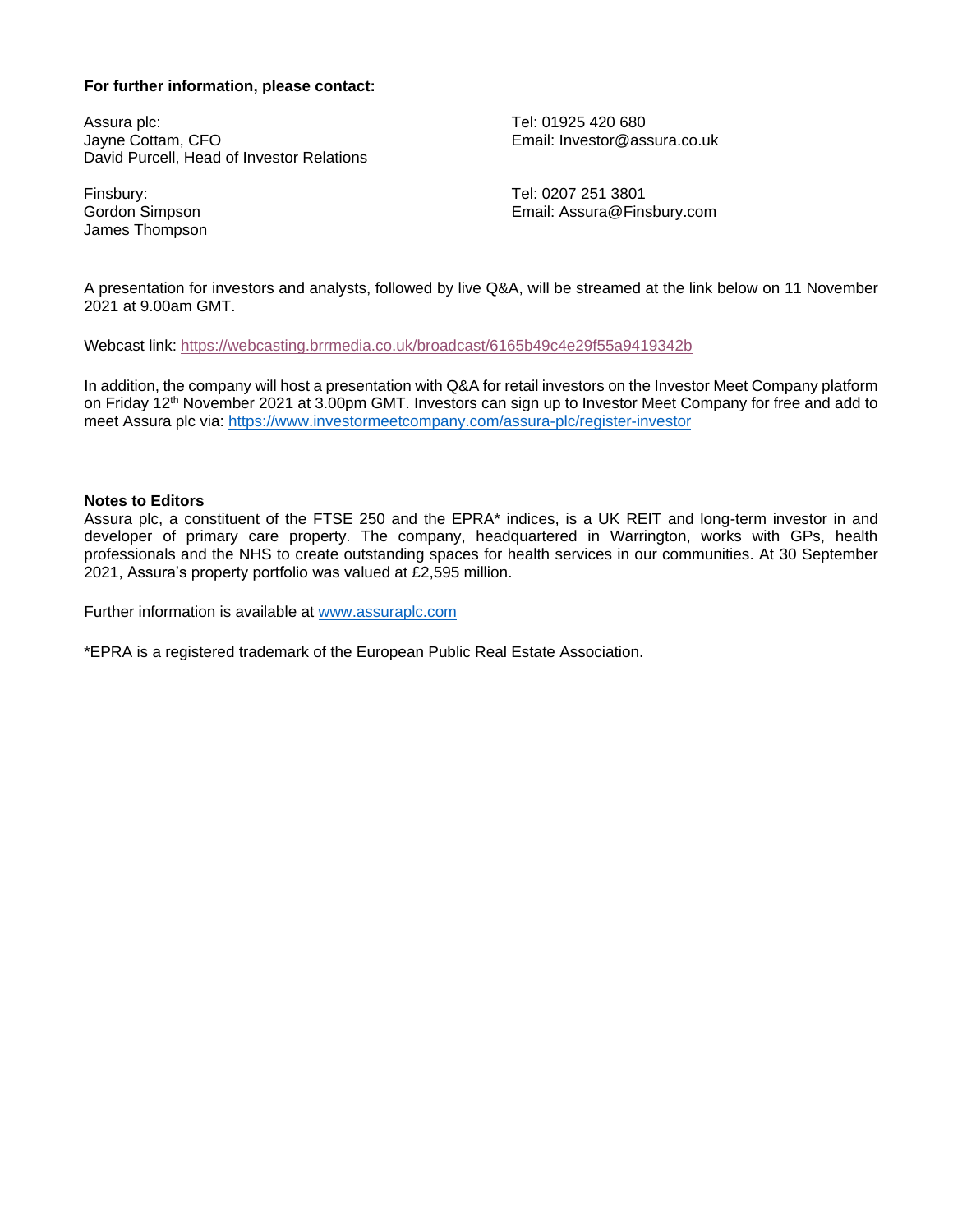### **CEO statement**

We are delighted to be reporting on another period of strong progress and growth for Assura.

We have continued our recent track record of quality additions to our portfolio with 20 acquisitions and seven development completions for £117 million in the period at a yield on cost of 4.9%. We have now added over £1.1 billion to our portfolio since April 2017 whilst retaining our strong portfolio metrics.

Our pipeline of further opportunities has not only been replenished but expanded – covering acquisitions (£102 million currently in legal hands), developments (record pipeline of £480 million) and asset enhancements (both regears and capital projects).

These have been boosted by and include emerging opportunities in the areas we have previously talked about as being complementary to our portfolio – diagnostics, mental health, primary care at scale and carefully selected private providers. We are pleased with our initial progress.

All of which is possible due to the strength of our balance sheet and the support from both the equity and debt markets. During the period, on the back of our Social Bond in 2020 and initial progress on our social impact and sustainability strategy, SixBySix, we issued in June 2021 a £300 million 12 year Sustainability Bond at 1.625%.

#### **Financial and operational performance**

Assura's business and our ability to continue to deliver on our purpose is built on the reliability and resilience of our long-term, secure cash flows. These are supported by a weighted average unexpired lease term of 11.7 years and a strong financial position reflected in our A- credit rating from Fitch.

Assura has consistently demonstrated an ability to identify and secure new opportunities for growth, building on our market-leading capabilities to manage, invest in and develop outstanding spaces for health services in our communities.

During the first six months of the year, we completed 20 acquisitions for £82 million. These opportunities were sourced by our investment team leveraging the relationships we have with existing occupiers as well as our bespoke database which contains details on all medical centres in the UK.

Our strategic investment over the last five years in our development team and capabilities, most recently with the acquisition of Apollo in February, is continuing to reap rewards. Following the 12 completions in the year to March 2021, we have completed seven further buildings in the six months to September 2021 (at a total cost of £35 million and all hitting our BREEAM and EPC targets) and moved three further schemes on to site, including the £22 million Ambulance Hub in the West Midlands.

Our high-quality portfolio now stands at 625 properties serving approximately 6.3 million patients. Each asset is regularly and carefully reviewed for opportunities to enhance its lifetime cash flows and impact on the community, with total contracted rental income a strategic KPI. This metric is a combination of our passing rent roll and lease length, providing an effective measure of our ability to both grow and extend our cash flows for the long term. It captures the crucial value-enhancing activity of our portfolio management teams as they agree rent reviews, complete lease re-gears, let vacant space and undertake physical extensions. In the first half, the team completed 144 rent reviews, five lease re-gears and is currently on site with five capital projects (total cost £4 million). Our total contracted rental income has grown to £1.61 billion and our weighted average unexpired lease term stands at 11.7 years.

The combination of these elements has enabled us to continue our strong track record of growth. Our portfolio has increased by 6% in six months to £2.6 billion and our passing rent roll is up 5% to £127.5 million. Our EPRA earnings have increased by 14% to £40.9 million which translates to an EPRA EPS of 1.5p. Taking into account positive valuation movements, our net profit is £69.4 million.

Finally, the resilience of our income and the growth we have delivered is reflected in our dividend payments. During the period we announced a 4% increase in quarterly dividend payment to 0.74 pence with effect from July 2021, equivalent to 2.96 pence on an annualised basis.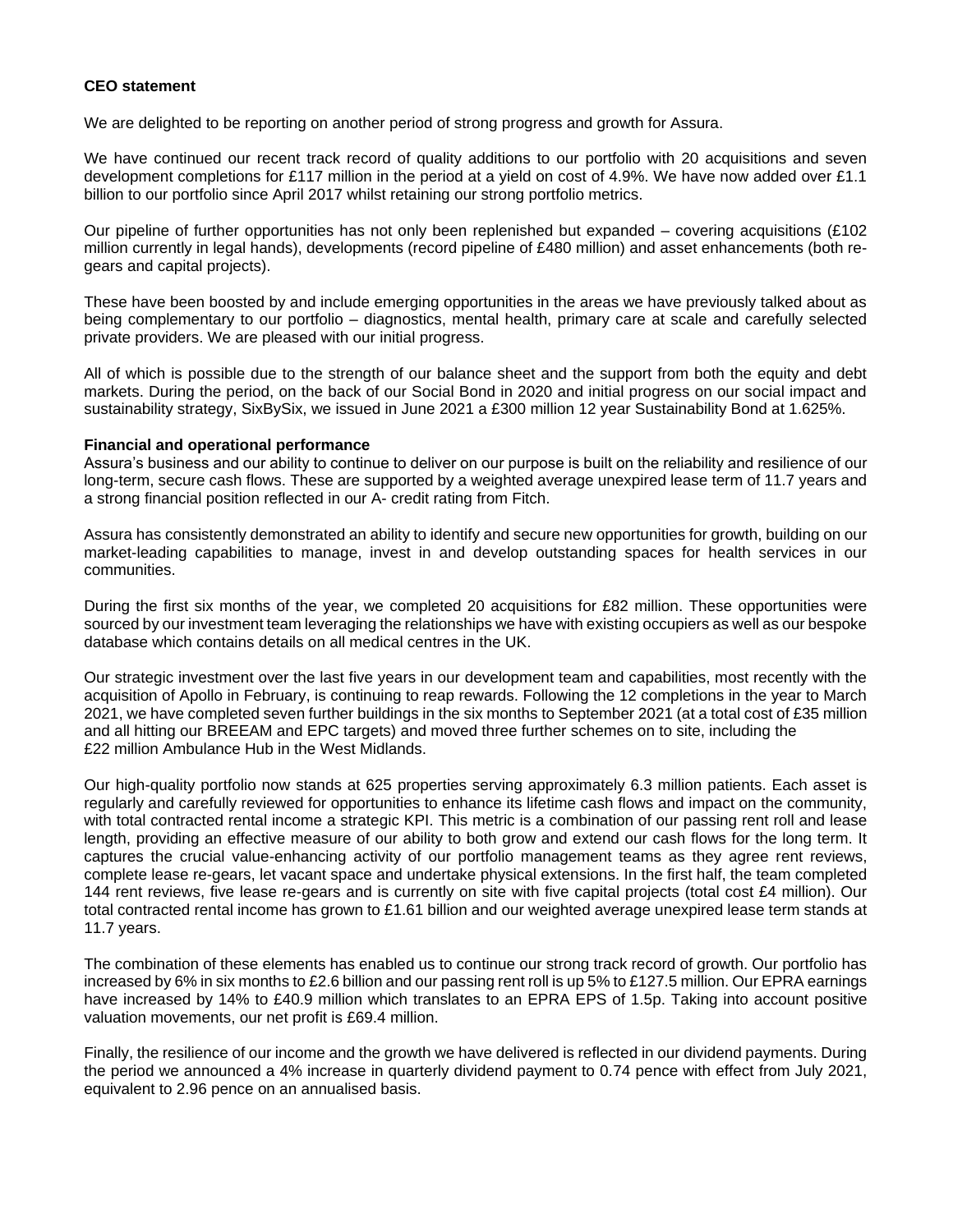#### **Assura outlook**

Assura's success, and its future strategy is built on our complementary offer to our customers of investment, development and management of premises. This multi-faceted approach allows us to better understand the requirements of our customers and anticipate their future needs.

Following our first half performance, we have replenished our immediate pipeline. Acquisition opportunities in legal hands total £102 million. In development, we are on site with 12 schemes (total cost £72 million), have an immediate pipeline of 20 development opportunities (£145 million) expected to commence in the next 12 months and an extended pipeline of 37 schemes (£263 million) where Assura is the exclusive partner. We have £15 million of asset enhancement capital projects in the immediate pipeline.

We continue to explore exciting opportunities in new adjacent areas, all supporting delivery of community-based services away from hospitals, including in new geographies.

In addition to the on site Ambulance Hub in the West Midlands, our multi-use facility for the Northumbria Healthcare NHS Foundation Trust in Cramlington is included in our immediate development pipeline. We have acquired two buildings used in the provision of mental health services and we completed a further development for Ramsay in Preston with another scheme in our immediate pipeline. Our strategic partnership with a national provider of primary care at scale has yielded several acquisition opportunities in our immediate pipeline.

We remain well funded to support our future growth plans. Following the Sustainability Bond issue we have cash and undrawn committed facilities totalling £367 million. This financial strength further underpins our growth prospects.

#### **Market outlook**

At the year end, we talked about the emerging trends within healthcare in the UK; in particular about the long term impact of COVID-19.

The pandemic has highlighted and exacerbated the existing problems that need to be addressed within our primary healthcare infrastructure.

With record waiting lists, pressure on the NHS remains high. With an ageing population demand for health services will only grow. With a large proportion of the country's medical centres out-dated and not fit for purpose, the delivery of health services in a community setting that relieves some of the pressure in the system remains extremely challenging.

The adoption of technology, in particular for triage and routine appointments, is needed to help relieve this pressure but face-to-face consultations in suitable spaces remains an essential part of delivering adequate clinical services.

Recent Government announcements have pledged significant funding to tackle these issues.

The Health and Social Care Levy, announced in September 2021, will see £36 billion invested over the next three years in clearing waiting lists through increasing capacity within the system.

The Autumn Budget pledges £5.9 billion of investment in physical infrastructure and equipment, including diagnostics testing facilities and improving IT and digital technology within the NHS.

The recognition of the issues within the system and the increased funding are welcome, and we look forward to seeing how this will flow into the significant required investment in the primary care infrastructure needed to deliver this capacity.

Assura, with a proven track record of property skills, innovation and the financial strength to deliver, remains well placed to help support the needs of the NHS. We continue to look forward to the future with confidence in our prospects.

**Jonathan Murphy CEO** 10 November 2021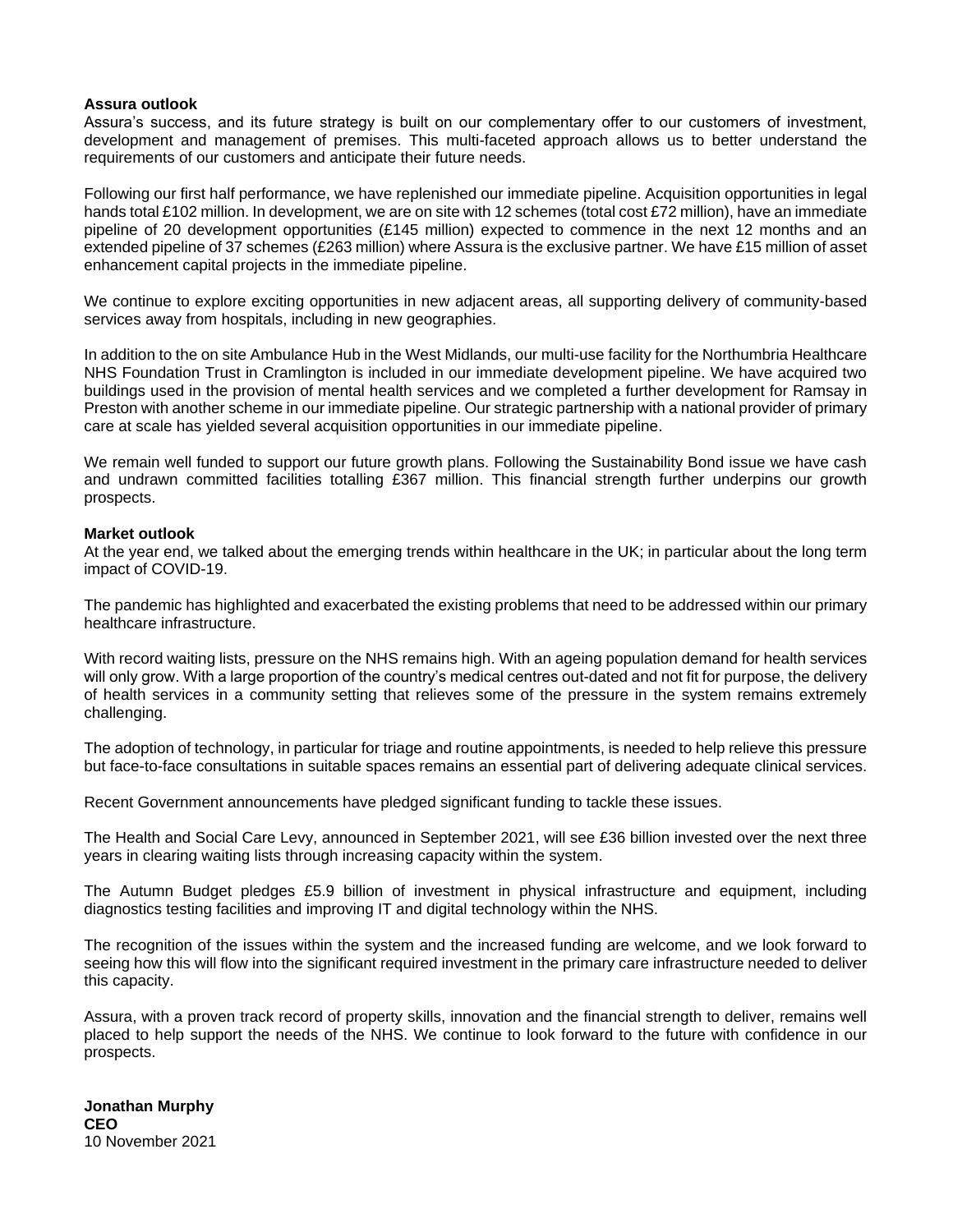### **CFO review**

#### **For the six months ended 30 September 2021**

It has been another strong period for Assura. Growth has been delivered through acquisitions, development completions and asset enhancement activities.

We continue to carefully manage our costs, our EPRA Cost Ratio being maintained around 13%, whilst investing in our team particularly with respect to our development capabilities.

We are delighted to have received further support from the debt markets in the period; our £300 million 12-year Sustainability Bond was significantly oversubscribed with a strong institution-based order book.

This leaves us well-placed to fund further growth in our portfolio.

### **Alternative Performance Measures ("APMs")**

The financial performance for the period is reported including a number of APMs (financial measures not defined under IFRS). We believe that including these alongside IFRS measures provides additional information to help understand the financial performance for the period, in particular in respect of EPRA performance measures which are designed to aid comparability across real estate companies. Explanations to define why the APM is used and calculations of the measures, with reconciliations back to reported IFRS measures normally in the Glossary, are included where possible.

In particular, in the prior period we disclosed an adjusted EPRA earnings measure. This was included to exclude the one-off impact of the £2.5 million contribution to the Assura Community Fund in the prior period, so as to ensure readers of the accounts can continue to understand the underlying, recurring cash flows of the property rental business.

#### **Portfolio as at 30 September 2021: £2,594.6 million (31 March 2021: £2,453.3 million)**

Our business is based on our investment portfolio of 625 completed properties. This has a passing rent roll (current contracted annual rent) of £127.5 million (March 2021: £121.7 million), 82% (March 2021: 83%) of which is underpinned by the NHS. The Weighted Average Unexpired Lease Term ("WAULT") is 11.7 years (March 2021: 11.9 years) and we have total contracted rental income of £1.61 billion (March 2021: £1.57 billion).

At 30 September 2021, our portfolio of completed investment properties was valued at £2,546.6 million (March 2021: £2,414.7 million including investment property held for sale of £14.3 million), which produced a net initial yield ("NIY") of 4.56% (March 2021: 4.58%).

Taking account of potential lettings of unoccupied space and any uplift to current market rents on review, our valuers assess the net equivalent yield to be 4.79% (March 2021: 4.81%). Adjusting this Royal Institution of Chartered Surveyors ("RICS") standard measure to reflect the advanced payment of rents, the true equivalent yield is 4.81% (March 2021: 4.83%).

Our EPRA NIY, based on our passing rent roll and latest annual direct property costs, was 4.47% (March 2021: 4.55%).

|                              | Six months ended | Six months ended |
|------------------------------|------------------|------------------|
|                              | 30 Sep 2021      | 30 Sep 2020      |
|                              | £m               | £m               |
| Net rental income            | 61.1             | 54.4             |
| Valuation movement           | 28.1             | 9.6              |
| <b>Total Property Return</b> | 89.2             | 64.0             |

Expressed as a percentage of opening investment property plus additions, Total Property Return for the six months was 3.5% compared with 2.9% in 2020.

The net valuation gain in the six months of £28.1 million represents a modest 1.2% uplift on a like-for-like basis net of movements relating to properties acquired in the period. The valuation gain can be split in half – relating equally to rental uplifts and the two basis point movement in net initial yield since March 2021.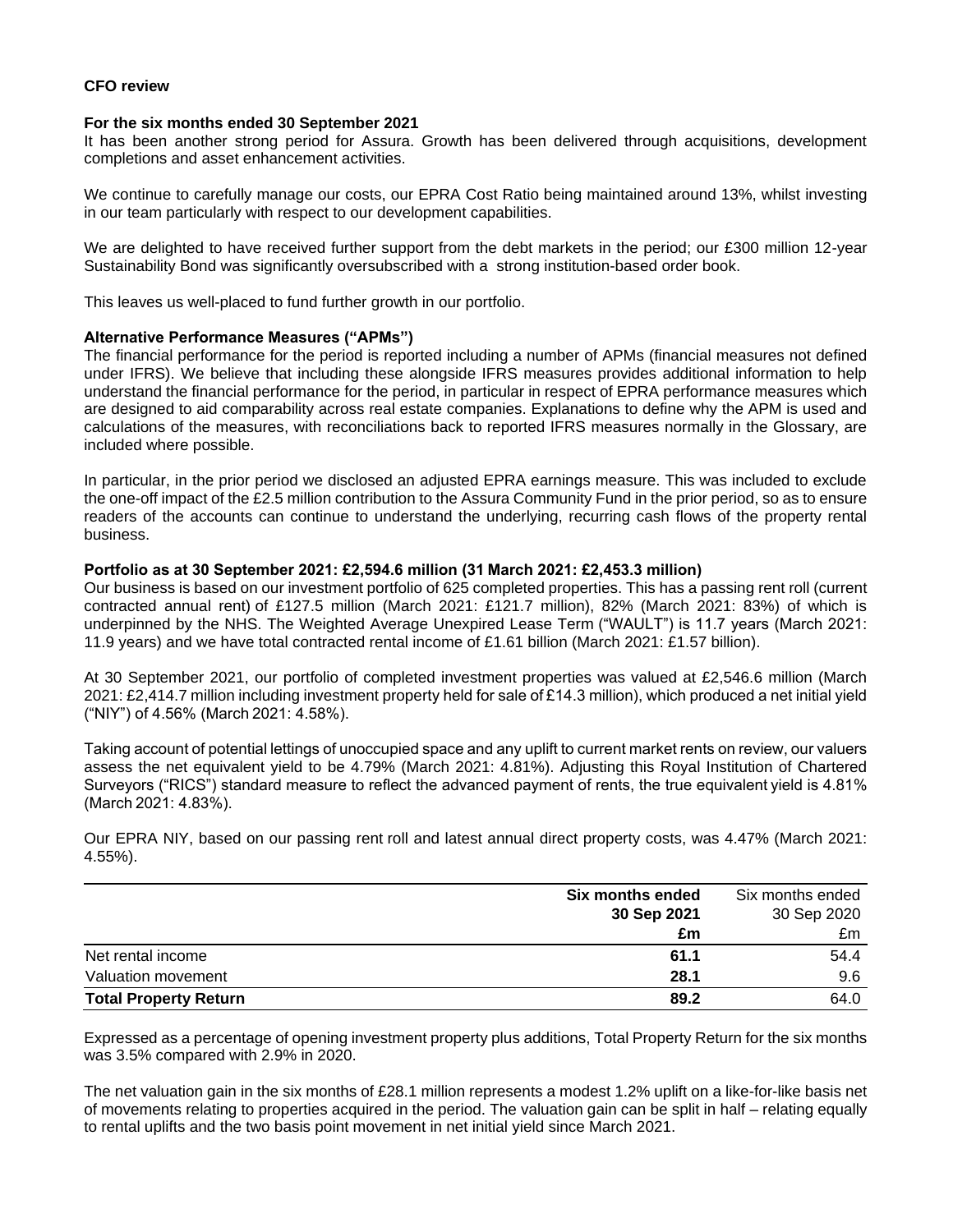The NIY on our assets continues to represent a substantial premium over both the 10-year and 15-year UK gilts which traded at 1.02% and 1.24% respectively at 30 September 2021, having continued to reduce from 0.845% and 1.22% respectively at 31 March 2021.

### **Investment and development activity**

We have continued to invest during the period, with this expenditure split between investments in completed properties, developments, forward funding projects, extensions and fit-out costs enabling vacant space to be let as follows:

|                                                       | Six months ended |
|-------------------------------------------------------|------------------|
|                                                       | 30 Sep 2021      |
| Spend during the period                               | £m               |
| Acquisition of completed medical centres              | 81.3             |
| Developments/forward funding arrangements             | 28.1             |
| Capitalised interest                                  | 0.8              |
| Investment properties – no incremental lettable space | 3.4              |
| <b>Total capital expenditure</b>                      | 113.6            |

We have completed 20 acquisitions and seven developments during the first six months.

These additions were at a combined total cost of £117 million with a combined passing rent of £5.8 million (yield on cost of 4.9%) and a WAULT of 16.3 years.

We continue to source properties that meet our investment criteria for future acquisition. As at the half year, the acquisition pipeline stands at £102 million, being opportunities that are currently in solicitors' hands and which we would hope to complete within three to six months, subject to satisfactory due diligence.

During the period, we disposed of 11 properties where we believed there was lower growth prospects than the rest of the portfolio, generating proceeds of £15.1 million at a premium over book value of £0.4 million. We are continually reviewing our portfolio for any indication that properties no longer meet our investment criteria.

Of the 16 developments that were on site at March 2021, seven have completed in the first half of the year, and a further five are currently expected to complete in the second half of the year.

The development team has continued to have success in converting schemes from the pipeline to live schemes, with three schemes moving on site in the first half, meaning 12 are on site at September 2021.

Of the 12 developments on site at 30 September 2021, six are in-house developments and six are under forward funding agreements. These have a combined development cost of £72 million of which £31 million had been spent at the half year date.

In addition to the 12 developments currently on site, we have an immediate pipeline of 20 properties (estimated cost £145 million, which we would hope to be on site within 12 months) and an extended pipeline of 37 properties (estimated cost £263 million, appointed exclusive partner and awaiting NHS approval).

During the first six months of the year, we recorded a revaluation gain of £1.1 million in respect of investment property under construction (September 2020: £2.0 million).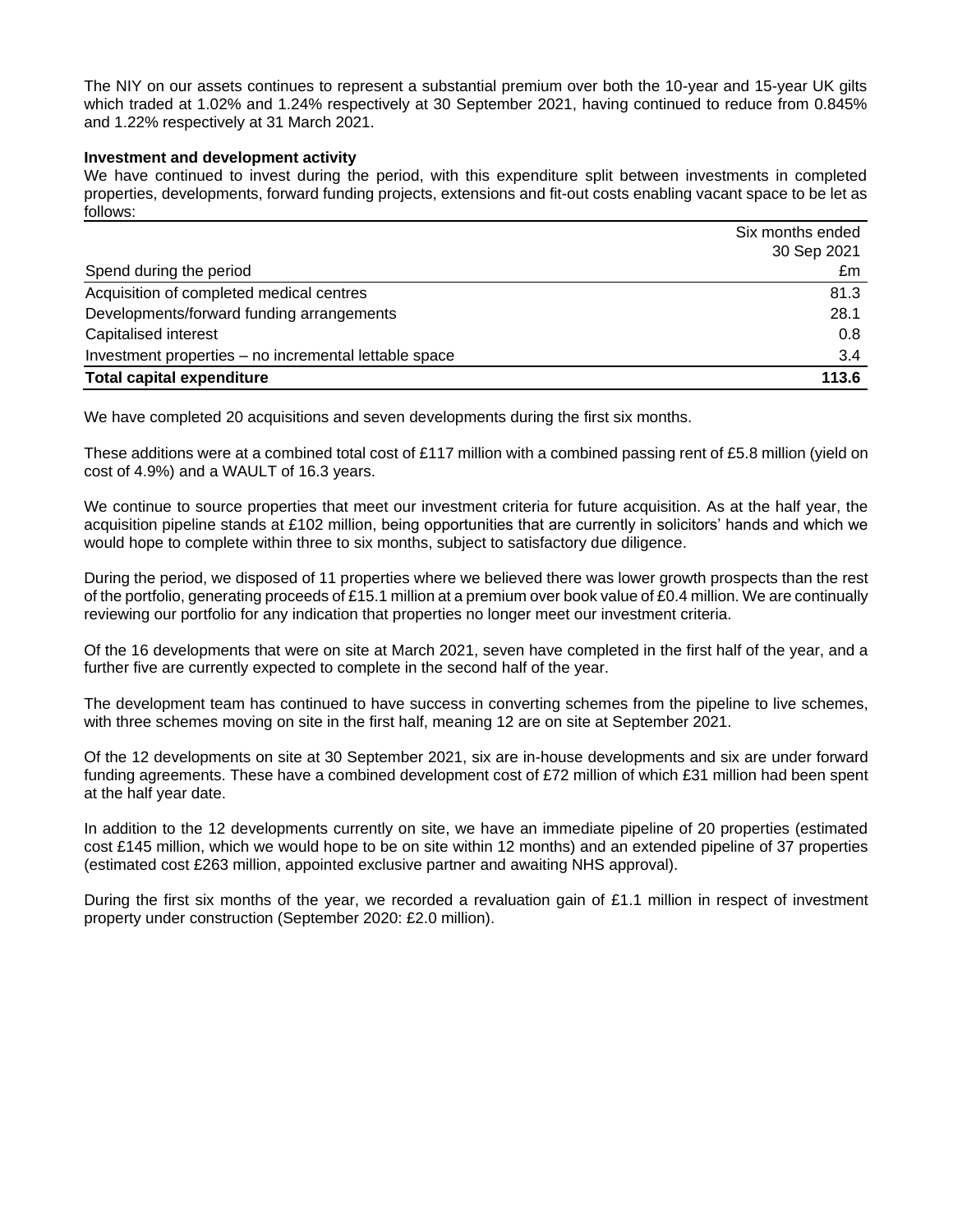### **Live developments and forward funding arrangements**

|                             |                               | Estimated   |               |            |
|-----------------------------|-------------------------------|-------------|---------------|------------|
|                             | Estimated                     | development |               |            |
|                             | completion date               | costs       | Costs to date | Size       |
| Beaconsfield                | Q1 22                         | £6.2m       | £4.5m         | 1,668 sq.m |
| <b>Brighton</b>             | Q1 23                         | £4.8m       | £1.9m         | 948 sq.m   |
| Calne                       | Q3 22                         | £3.7m       | £0.4m         | 813 sq.m   |
| Hackbridge                  | Q1 22                         | £1.6m       | £0.2m         | 565 sq.m   |
| <b>Hemel Hempstead</b>      | Q1 22                         | £5.1m       | £4.1m         | 997 sq.m   |
| Kelsall                     | Q1 22                         | £2.9m       | £1.6 $m$      | 700 sq.m   |
| Nunthorpe                   | Q2 22                         | £2.2m       | £0.3m         | 565 sq.m   |
| Portsmouth                  | Q1 22                         | £4.5m       | £2.3m         | 968 sq.m   |
| Stourport                   | Q <sub>2</sub> 2 <sub>2</sub> | £5.6m       | £4.0 $m$      | 1,950 sq.m |
| Sutton                      | Q <sub>2</sub> 2 <sub>2</sub> | £3.2m       | £2.3m         | 664 sq.m   |
| Wallsend                    | Q3 22                         | £9.8m       | £2.1m         | 2,794 sq.m |
| West Midlands Ambulance Hub | Q3 22                         | £22.3m      | £6.9m         | 7,081 sq.m |
| <b>Total</b>                |                               | £71.9m      | £30.6m        |            |

## **Portfolio management**

In the first half, our rent roll grew by £5.8 million (4.8%) to £127.5 million. £1.0 million of this growth was from rent reviews.

We successfully concluded 144 rent reviews during the six months (2020: 129) to generate a weighted average annual rent increase of 2.13% (year to March 2021: 1.5%) on those properties, which is a figure that includes 8 reviews we chose not to instigate in the period. These 144 reviews covered £17.0 million or 14% of our rent roll at the start of the year and the absolute increase of £1.0 million is a 5% increase on this rent. Our portfolio benefits from a 31% weighting in fixed, Retail Price Index ("RPI") and other uplifts which generated an average uplift of 2.71% during the period. The majority of our portfolio is subject to open market reviews and these have generated an average uplift of 1.49% during the period.

Our total contracted rental income, which is a function of current rent roll and unexpired lease term on the existing portfolio and on-site developments, has increased from £1.57 billion at March 2021 to £1.61 billion at September 2021, despite the passage of time. We grow our total contracted rental income through additions to the portfolio and getting developments on site, but increasingly our focus has been extending the unexpired term on the leases on our existing portfolio ("re-gears").

We delivered 5 lease re-gears in the six months covering £0.2 million of current annual rent and adding 9 years to the WAULT for those particular leases (September 2020: 13 re-gears, £1.1 million of rent). We have also agreed terms on a pipeline of 56 re-gears covering £6.7 million of rent roll and these are currently in legal hands.

We are currently on site with five asset enhancement capital projects with total spend of  $£3.7$  million – schemes which generate additional annual rent of £150,000, increase the WAULT on those properties by 18 years and improve the sustainability performance of those buildings. In addition, we have an additional 19 asset enhancement projects we hope to complete in the next two years with estimated spend of £15 million and additional annual rent of £0.9 million.

Our EPRA Vacancy Rate was 1.3% (March 2021: 1.3%).

Our current contracted annual rent roll is £127.5 million and, on a proforma basis, would increase to in excess of £159 million once the pipelines for acquisitions, developments, rent reviews and asset enhancements are completed.

### **Administrative expenses**

Administrative expenses in the period were £6.3 million (2020: £7.6 million including £2.5 million contribution to the Assura Community Fund).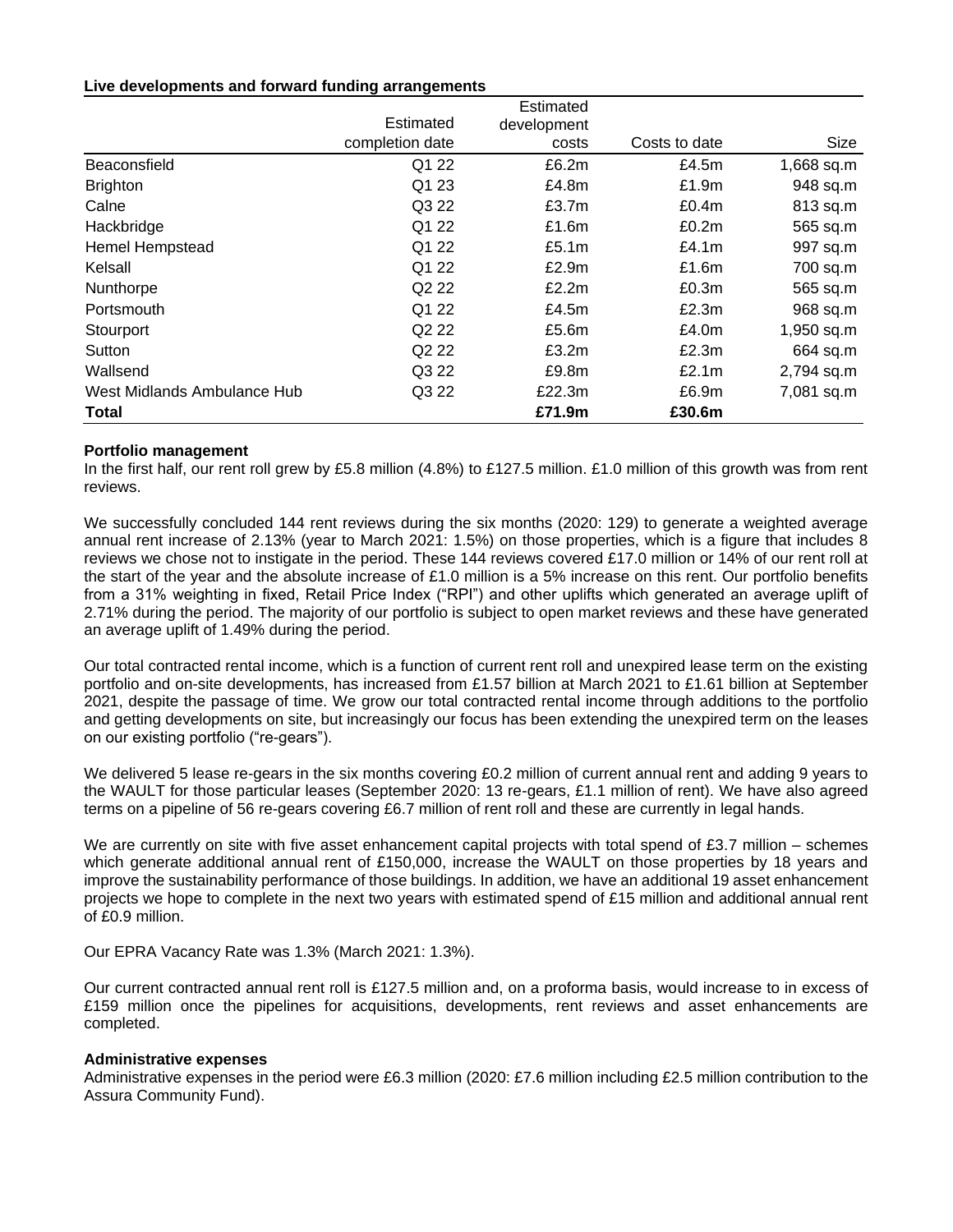The Group analyses cost performance by reference to our EPRA Cost Ratios (including and excluding direct vacancy costs) which were 13.1% and 12.1% respectively (2020: 12.5% and 11.4% respectively). These figures exclude the £2.5 million contribution to the Assura Community Fund in the prior period.

Making adjustment to exclude the direct costs of the development team, the EPRA Cost Ratio for the six months is 11.5% (2020: 11.1%). All direct development team costs are currently taken to the income statement as opposed to being capitalised within the cost of investment property under construction.

We also measure our operating efficiency as the proportion of administrative costs (as per the income statement) to the average gross investment property value (average of opening and closing balance sheet amounts). This ratio during the period was 0.25% (2020: 0.23%).

### **Financing**

Growth during the period has been primarily funded by debt issuance, in addition to the capital recycled from the 11 properties disposed in the six months.

In June 2021, following our first Social Bond issuance in September 2020, we successfully launched a £300 million, 12 year Sustainability Bond which priced at a fixed interest rate of 1.625%. This was launched alongside our Sustainable Finance Framework, which supports our SixBySix social impact strategy, and the proceeds are to be used for investment in eligible acquisitions, developments and refurbishment of publicly accessible primary care and community healthcare centres.

Subsequently, in July 2021 we voluntarily took the option to reduce the RCF to £125 million; benefitting from a reduction in non-utilisation fees with the increased access to a range of debt options as a result of our strong balance sheet and A- rating from Fitch.

| <b>Financing statistics</b>         | 30 Sep 2021 | 31 Mar 2021 |
|-------------------------------------|-------------|-------------|
| Net debt (Note 11)                  | £1,007.4m   | £907.6m     |
| Weighted average debt maturity      | $8.5$ yrs   | $8.0$ yrs   |
| Weighted average interest rate      | 2.30%       | 2.47%       |
| % of debt at fixed/capped rates     | 100%        | 100%        |
| <b>EBITDA</b> to net interest cover | 4.0x        | 3.9x        |
| $LTV$ (Note 11)                     | 39%         | 37%         |

Our LTV ratio currently stands at 39% and will increase in the short term as we utilise cash to fund the pipeline of acquisitions, development and asset enhancement opportunities. Our policy allows us to reach the range of 40%– 50% should the need arise.

As at 30 September 2021, 100% of our debt facilities are at fixed interest rates, although this will change as we draw on the revolving credit facility which is at a variable rate. The weighted average debt maturity is 8.5 years.

Net finance costs presented through EPRA earnings in the year amounted to £13.6 million (2020: £13.2 million).

### **IFRS profit before tax**

IFRS profit before tax for the period was £69.4 million (2020: £43.8 million). This increase in profit before tax was driven by the increase in EPRA earnings (see individual movements in the table below) and we have also recorded an increased valuation gain following our positive asset enhancement activities.

#### **EPRA earnings**

|                                                     | Six months ended | Six months ended |
|-----------------------------------------------------|------------------|------------------|
|                                                     | 30 Sep 2021      | 30 Sep 2020      |
|                                                     | £m               | £m               |
| Net rental income                                   | 61.1             | 54.4             |
| Administrative expenses                             | (6.3)            | (7.6)            |
| Net finance costs                                   | (13.6)           | (13.2)           |
| Share-based payments & tax                          | (0.3)            | (0.3)            |
| <b>EPRA earnings</b>                                | 40.9             | 33.3             |
| Add back one off Assura Community Fund contribution |                  | 2.5              |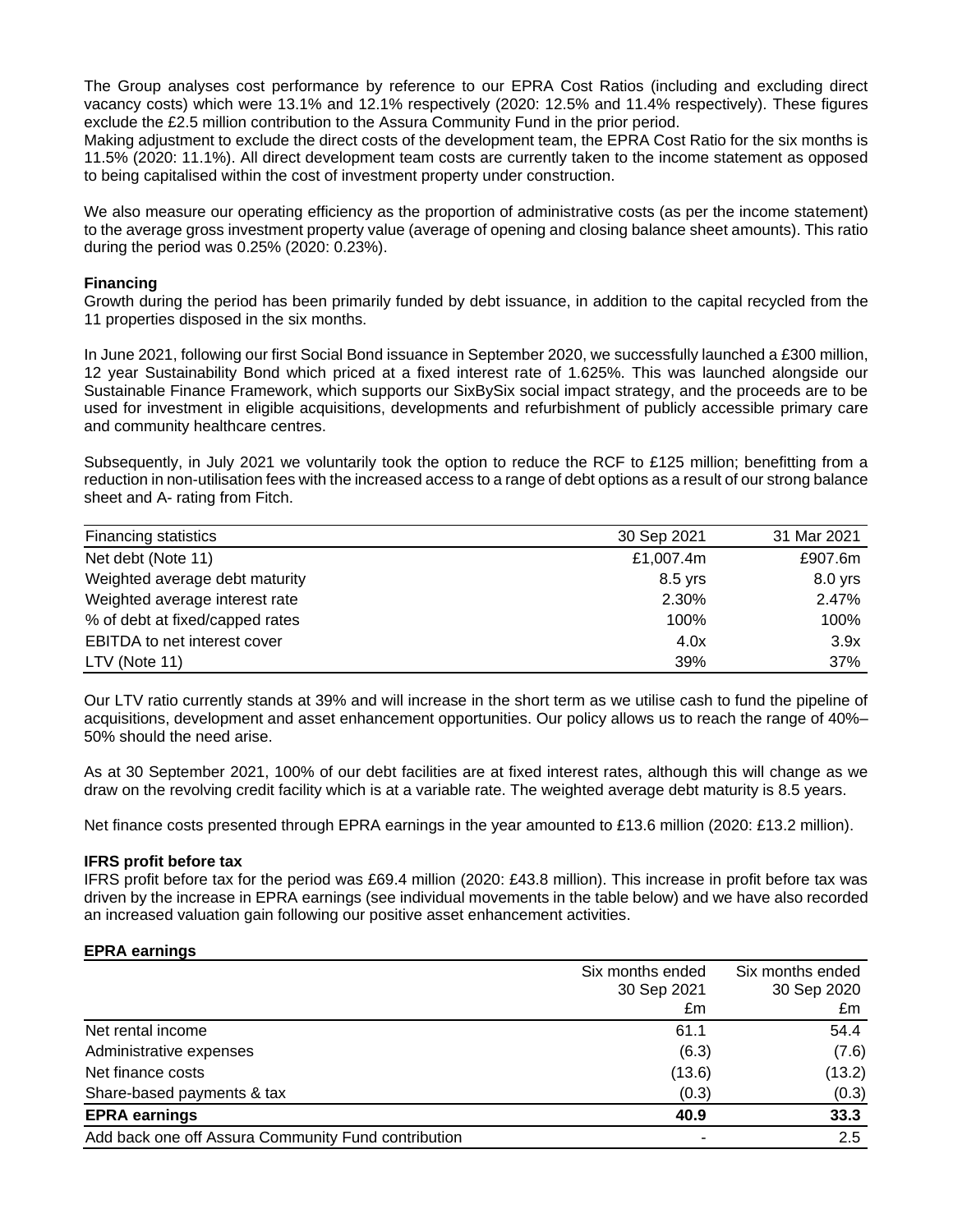| Adjusted EPRA earnings (exc. one off donation) | 40.9 | 35.8 |
|------------------------------------------------|------|------|
|------------------------------------------------|------|------|

The movement in adjusted EPRA earnings (exc. one off donation) can be summarised as follows:

|                              | £m    |
|------------------------------|-------|
| Six months ended 30 Sep 2020 | 35.8  |
| Net rental income            | 6.7   |
| Administrative expenses      | (1.2) |
| Net finance costs            | (0.4) |
| Six months ended 30 Sep 2021 | 40.9  |

Adjusted EPRA earnings has grown 14.0% to £40.9 million in the six months to 30 September 2021, reflecting the property acquisitions and developments completed as well as the impact of our asset management activity with rent reviews and new lettings. This has been offset by increases in administrative expenses (exc. one off donation) and financing costs.

### **Earnings per share**

The basic earnings per share ("EPS") on profit for the period was 2.6 pence (2020: 1.7 pence).

EPRA EPS, which excludes the net impact of valuation movements and gains on disposal, was 1.5 pence (2020: 1.3 pence, or 1.4 pence excluding the £2.5 million Assura Community Fund contribution in the prior period).

Based on calculations completed in accordance with IAS 33, share-based payment schemes are currently expected to be dilutive to EPS, with 1.3 million new shares expected to be issued. The dilution has no impact on the basic figures, as illustrated in the table below:

| EPS measure (Note 7)  | <b>Basic</b> | <b>Diluted</b> |
|-----------------------|--------------|----------------|
| Profit for six months | 2.6p         | 2.6p           |
| <b>EPRA</b>           | 1.5p         | 1.5p           |

### **Dividends**

Total dividends settled in the six months to 30 September 2021 were £38.8 million or 1.45 pence per share (2020: 1.4 pence per share). £2.5 million of this was satisfied through the issuance of shares via scrip.

As a REIT with requirement to distribute 90% of taxable profits (Property Income Distribution, "PID"), the Group expects to pay out as dividends at least 90% of recurring cash profits. The April dividend paid was a PID whilst the July dividend paid was a normal dividend (non-PID), as a result of brought forward tax losses and available capital allowances. The October 2021 dividend has subsequently been paid as a PID and future dividends will be a mix of PID and normal dividends as required.

### **Cash flow movements**

|                                   | Six months ended | Six months ended |
|-----------------------------------|------------------|------------------|
|                                   | 30 Sep 2021      | 30 Sep 2020      |
|                                   | £m               | £m               |
| Opening cash                      | 46.6             | 18.5             |
| Net cash flow from operations     | 35.1             | 28.0             |
| Dividends paid                    | (36.3)           | (30.2)           |
| Investment:                       |                  |                  |
| Property & other acquisitions     | (85.0)           | (84.2)           |
| Development expenditure           | (28.1)           | (30.6)           |
| Sale of properties                | 15.1             | 23.0             |
| Financing:                        |                  |                  |
| Net proceeds from equity issuance |                  | 180.8            |
| Net borrowings movement           | 294.2            | 215.8            |
| <b>Closing cash</b>               | 241.6            | 321.1            |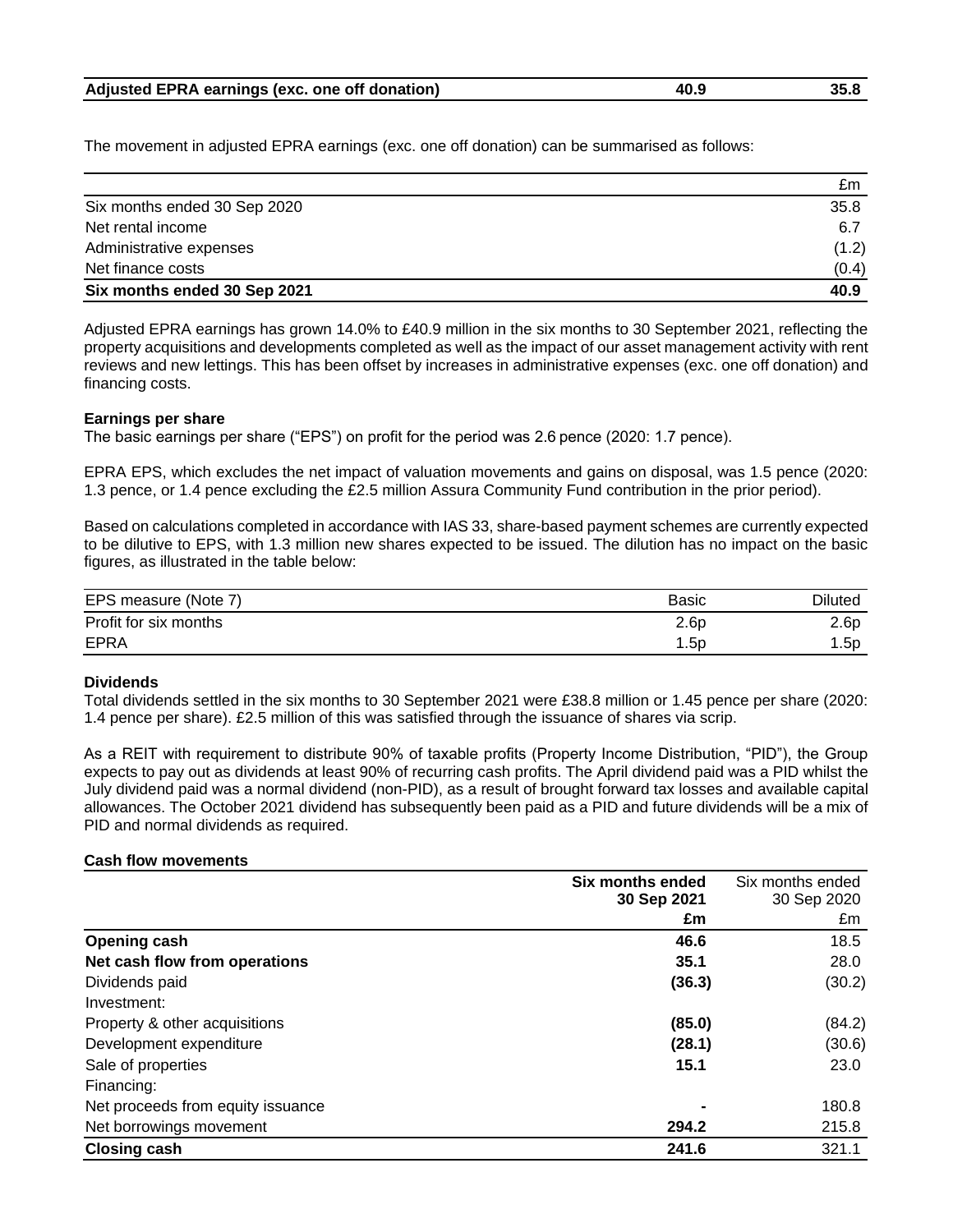Net cash flow from operations differs from EPRA earnings due to movements in working capital balances, but this is the cash earned and used to support dividends paid.

The investment activity in the period has been funded by the proceeds from the Sustainability Bond issuance in June 2021.

### **Diluted EPRA NTA movement**

|                                          | £m      | Pence per share |
|------------------------------------------|---------|-----------------|
| Diluted EPRA NTA at 31 Mar 2021 (Note 8) | 1,530.2 | 57.2            |
| <b>EPRA</b> earnings                     | 40.9    | 1.5             |
| Capital (revaluations and capital gains) | 28.5    | 1.2             |
| <b>Dividends</b>                         | (38.7)  | (1.5)           |
| Other                                    | 3.1     |                 |
| Diluted EPRA NTA at 30 Sep 2021 (Note 8) | 1.564.0 | 58.4            |

Our Total Accounting Return per share (dividends plus movement in EPRA net tangible assets as a proportion of opening EPRA net tangible assets) for the six months ended 30 September 2021 is 4.6% of which 1.5 pence per share (2.5%) has been distributed to shareholders and 1.2 pence per share (2.1%) is the movement on EPRA NTA.

**Jayne Cottam CFO** 10 November 2021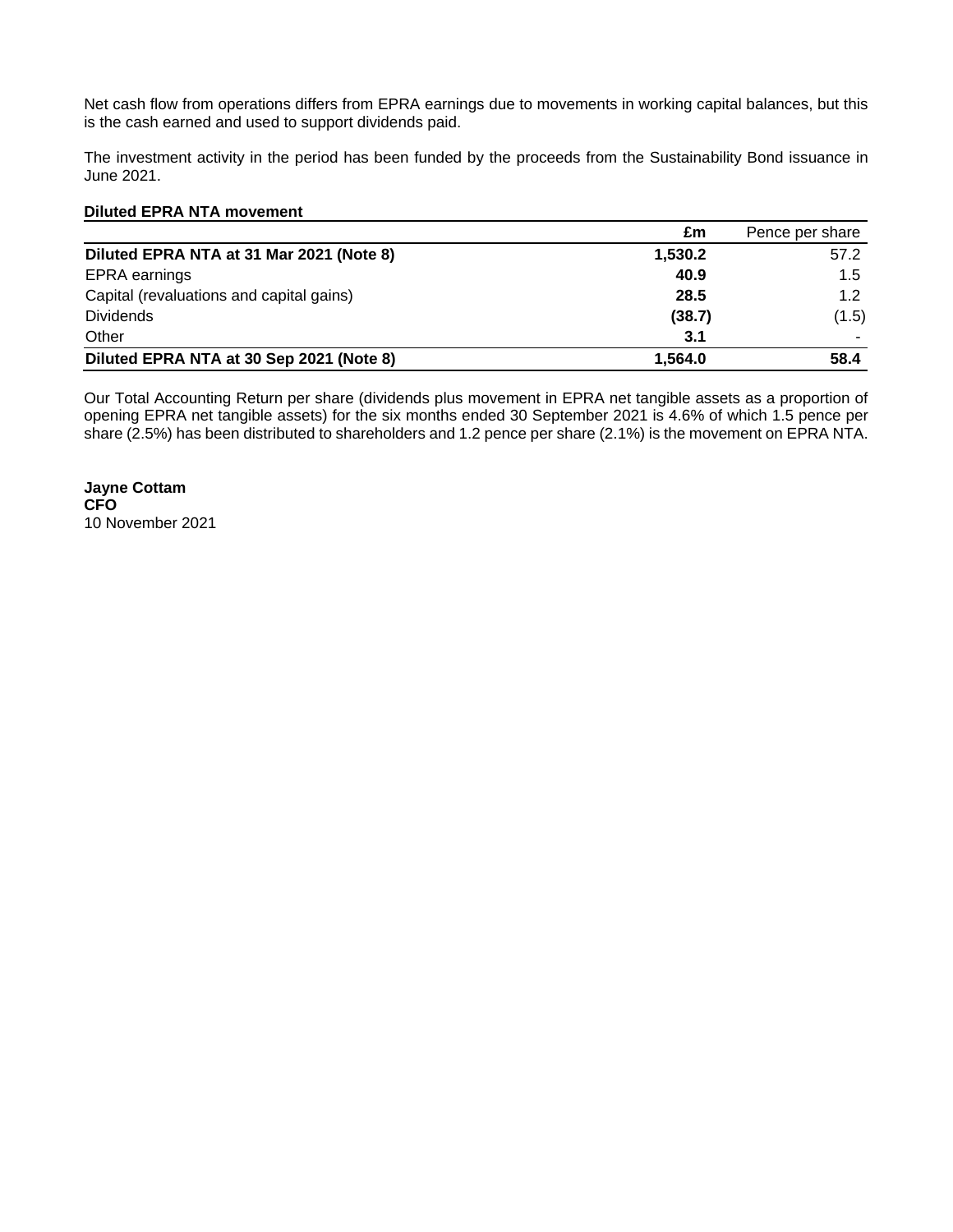## **EPRA performance measures**

The calculations below are in accordance with the EPRA Best Practice Recommendations dated October 2019, and in line with the calculations provided in our accounts for the March 2021 year end.

|                                                     | 6 months ended<br>30 Sep 2021 | 6 months ended<br>30 Sep 2020 |
|-----------------------------------------------------|-------------------------------|-------------------------------|
| EPRA EPS (p)                                        | 1.5                           |                               |
| EPRA Cost Ratio (including direct vacancy costs (%) | 13.1                          | 17.0                          |
| EPRA Cost Ratio (excluding direct vacancy costs (%) | 12.1                          | 15.8                          |
|                                                     |                               |                               |

|                          | Sep 2021 | Mar 2021 |
|--------------------------|----------|----------|
| EPRA NRV (p)             | 64.6     | 63.2     |
| EPRA NTA (p)             | 58.4     | 57.2     |
| EPRA NDV (p)             | 59.8     | 56.0     |
| EPRA NIY (%)             | 4.47     | 4.55     |
| EPRA "topped-up" NIY (%) | 4.48     | 4.56     |
| EPRA Vacancy Rate (%)    | 1.3      | 1.3      |

In addition, we present the following measures on an adjusted basis, to remove the impact of the one-off £2.5 million contribution to the Assura Community Fund in the prior period.

|                                                              | 6 months ended | 6 months ended |
|--------------------------------------------------------------|----------------|----------------|
|                                                              | 30 Sep 2021    | 30 Sep 2020    |
| Adjusted EPRA EPS (p)                                        | 1.5            | 1.4            |
| Adjusted EPRA Cost Ratio (including direct vacancy costs (%) | 13.1           | 12.5           |
| Adjusted EPRA Cost Ratio (excluding direct vacancy costs (%) | 12.1           | 11.4           |

#### **Portfolio analysis by capital value**

|          | Number of properties | Total value £m | Total value % |
|----------|----------------------|----------------|---------------|
| >E10m    | 49                   | 796.9          | 31            |
| $£5-10m$ | 100                  | 670.7          | 26            |
| $£1-5m$  | 401                  | 1.031.6        |               |
| $<$ £1m  | 75                   | 47.4           |               |
|          | 625                  | 2,546.6        | 100           |

## **Portfolio analysis by region**

|               | Number of properties | Total value £m | Total value % |
|---------------|----------------------|----------------|---------------|
| <b>North</b>  | 199                  | 931.9          | 37            |
| South         | 241                  | 916.8          | 36            |
| Midlands      | 102                  | 471.9          | 18            |
| Wales         | 56                   | 143.3          | 6             |
| Scotland & NI | 27                   | 82.7           | ົ             |
|               | 625                  | 2,546.6        | 100           |

## **Portfolio analysis by tenant covenant**

|                   | Total rent roll £m | Total rent roll % |
|-------------------|--------------------|-------------------|
| GPs               | 81.7               | 64                |
| <b>NHS Body</b>   | 22.5               | 18                |
| Pharmacy          | 10.2               |                   |
| Private providers | 7.1                |                   |
| Other             | 6.0                |                   |
|                   | 127.5              | 100               |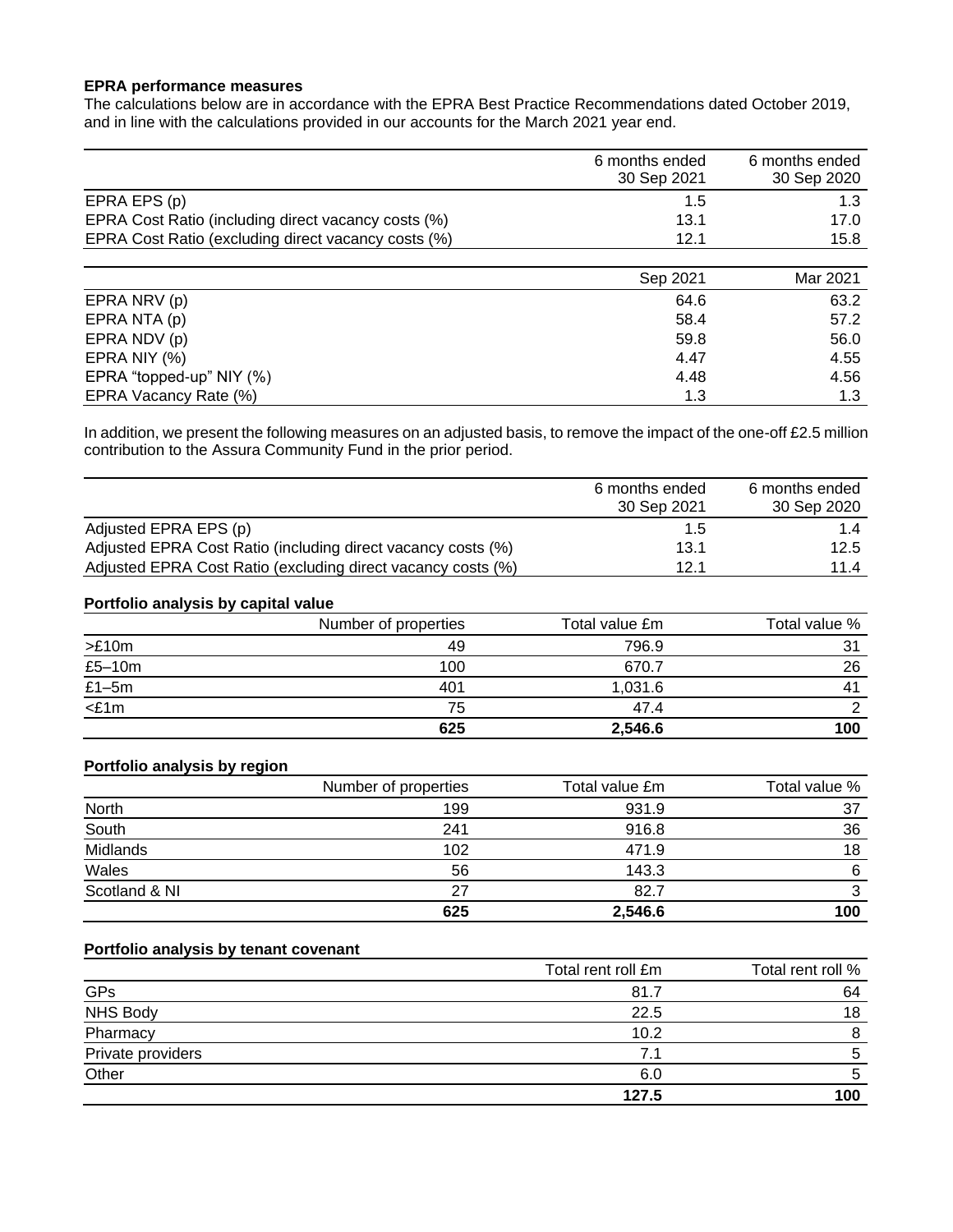### **Additional statements**

### **Principal risks and uncertainties**

The factors identified by the Board as having the potential to affect the Group's operating results, financial control and/or the trading price of its shares were set out in detail in the Annual Report for the year ended 31 March 2021. These risks include strategic items outside the control of the Group (such as political risk or new entrants to the market), financial risks (relating to financing available to the Group) and operational risks (relating to internal matters and how assets are managed).

The Directors have reconsidered the principal risks and uncertainties facing the Group. Accordingly, the Directors do not consider that the principal risks and uncertainties have changed significantly since the publication of the Annual Report for the year ended 31 March 2021.

With respect to both COVID-19 and Brexit, the Board continues to monitor the situation but as disclosed in the Annual Report, does not consider either COVID-19 or Brexit, in themselves, to constitute a significant risk to the business.

### **Going concern**

The Directors continue to adopt the going concern basis of accounting in preparing the financial statements.

The Group's properties are substantially let (1% vacancy) with the majority of rent paid or reimbursed by the NHS and they benefit from a weighted average lease length on the portfolio of 11.7 years. The Group has facilities from a variety of lenders, in addition to the unsecured listed bonds, and has remained in compliance with all covenants throughout the period. At the period end, the cash balance is £241.6 million and the Group has a £125 million revolving credit facility("RCF") which is currently undrawn. The next maturity date on debt facilities is the RCF in November 2024.

In making the assessment the Directors have reviewed the Group's financial forecasts which cover a period of 18 months beyond the balance sheet date. The forecasts factor in committed cash flows of the Group (including the committed elements of the acquisition and development pipelines) and funding available for this based on current resources. Covenant compliance is assessed throughout the forecast period and reverse stress tests are completed to estimate by how much valuations and rental income would need to fall for covenants to be breached. As at the period end, considerable headroom exists on all covenants.

There have been no material changes in assumptions in the forecast from the basis adopted in making the assessment at the previous year end.

The forecasts prepared show that borrowing facilities are adequate and the business can operate within these facilities to meet its obligations as they fall due for the foreseeable future.

### **Directors' responsibilities statement**

The Board confirms to the best of their knowledge:

- that the Interim Condensed Consolidated Financial Statements for the six months to 30 September 2021 have been prepared in accordance with UK adopted International Accounting Standard 34 Interim Financial Reporting and the Disclosure Guidance and Transparency Rules of the UK's Financial Conduct Authority;
- that the Interim Report comprising the CFO review and the principal risks and uncertainties includes a fair review of the information required by 4.2.7R of the Disclosure and Transparency Rules ("DTR", indication of important events and their impact during the first six months and description of principal risks and uncertainties for the remaining six months of the year); and
- the Interim Report includes a fair review of the information required by DTR 4.2.8R (disclosure of related parties' transactions and changes therein).

The above Directors' responsibilities statement was approved by the Board on 10 November 2021.

| <b>Jonathan Murphy</b> |  |
|------------------------|--|
| <b>CEO</b>             |  |
| 10 November 2021       |  |

**Jayne Cottam CEO CFO**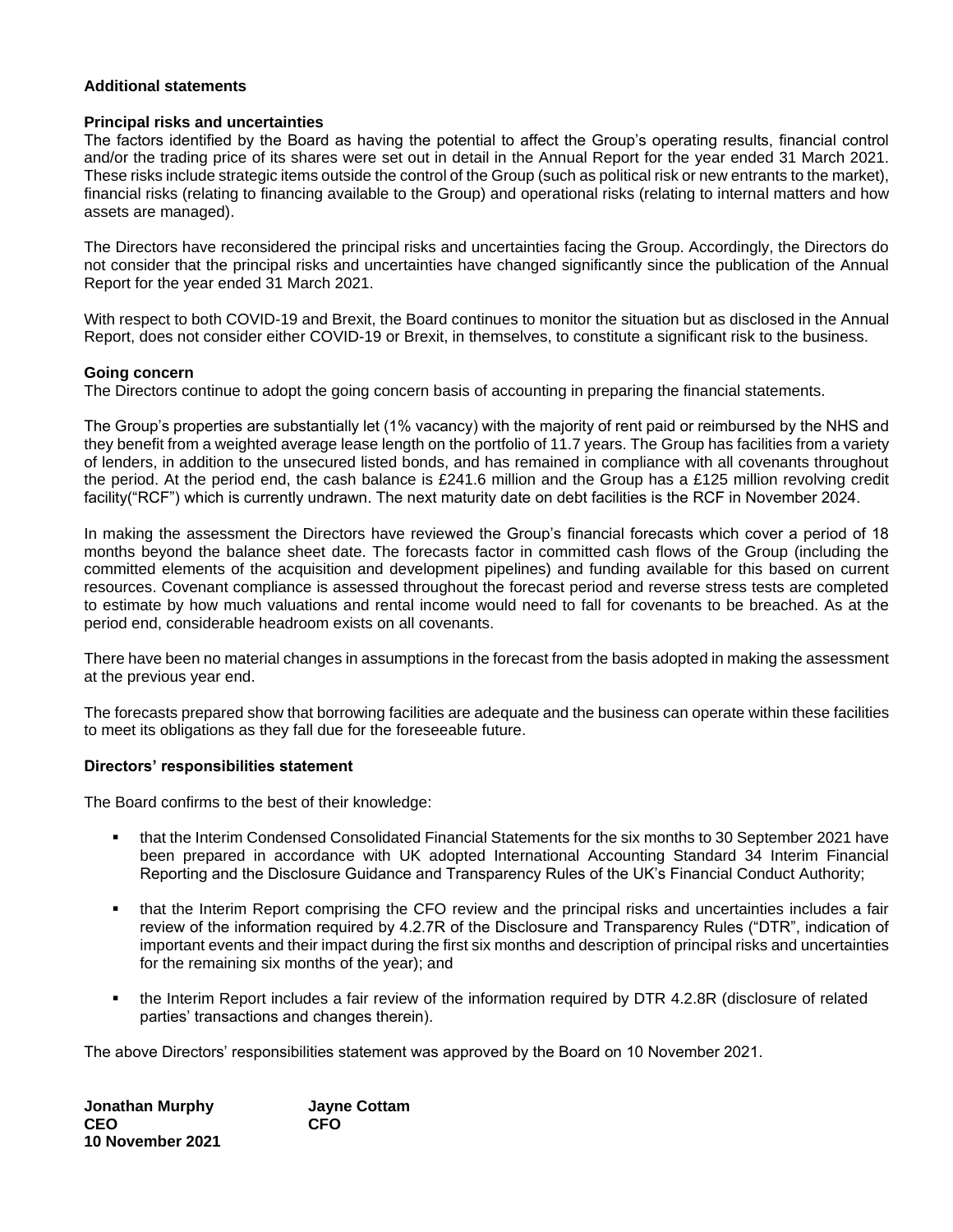## **Interim condensed consolidated income statement**

For the six months ended 30 September 2021

|                               |                                                                       |             | <b>Six months ended</b><br>30 Sep 2021<br><b>Unaudited</b> |                   |             | Six months ended<br>30 Sep 2020<br>Unaudited |                   |             |
|-------------------------------|-----------------------------------------------------------------------|-------------|------------------------------------------------------------|-------------------|-------------|----------------------------------------------|-------------------|-------------|
|                               |                                                                       |             |                                                            | <b>Capital</b>    |             |                                              | Capital           |             |
|                               |                                                                       |             |                                                            | and non-          |             |                                              | and non-          |             |
|                               |                                                                       | <b>Note</b> | <b>EPRA</b><br>£m                                          | <b>EPRA</b><br>£m | Total<br>£m | <b>EPRA</b><br>£m                            | <b>EPRA</b><br>£m | Total<br>£m |
|                               | Gross rental and related income                                       |             | 63.9                                                       | 2.4               | 66.3        | 56.8                                         | 1.9               | 58.7        |
|                               | <b>Property operating expenses</b>                                    |             | (2.8)                                                      | (2.4)             | (5.2)       | (2.4)                                        | (1.9)             | (4.3)       |
| Net rental income             |                                                                       |             | 61.1                                                       |                   | 61.1        | 54.4                                         |                   | 54.4        |
| Administrative expenses       |                                                                       |             | (6.3)                                                      |                   | (6.3)       | (7.6)                                        |                   | (7.6)       |
|                               | Revaluation gain - property                                           | 9           |                                                            | 28.1              | 28.1        |                                              | 9.6               | 9.6         |
|                               | Share-based payment charge                                            |             | (0.4)                                                      |                   | (0.4)       | (0.3)                                        |                   | (0.3)       |
| Gain on sale of property      |                                                                       |             |                                                            | 0.4               | 0.4         |                                              | 0.9               | 0.9         |
| Finance income                |                                                                       |             |                                                            |                   |             | 0.1                                          |                   | 0.1         |
| Finance costs                 |                                                                       | 5           | (13.6)                                                     |                   | (13.6)      | (13.3)                                       | -                 | (13.3)      |
| <b>Profit before taxation</b> |                                                                       |             | 40.8                                                       | 28.5              | 69.3        | 33.3                                         | 10.5              | 43.8        |
| Taxation                      |                                                                       | 6           | 0.1                                                        | -                 | 0.1         |                                              |                   |             |
|                               | Profit for the period attributable to<br>equity holders of the parent |             | 40.9                                                       | 28.5              | 69.4        | 33.3                                         | 10.5              | 43.8        |
| <b>EPS</b>                    | - basic & diluted                                                     | 7           |                                                            |                   | 2.6p        |                                              |                   | 1.7p        |
| <b>EPRA EPS</b>               | - basic & diluted                                                     | 7           | 1.5p                                                       |                   |             | 1.3p                                         |                   |             |

There were no items of other comprehensive income or expense and therefore the profit for the period also represents the Group's total comprehensive income. All income derives from continuing operations.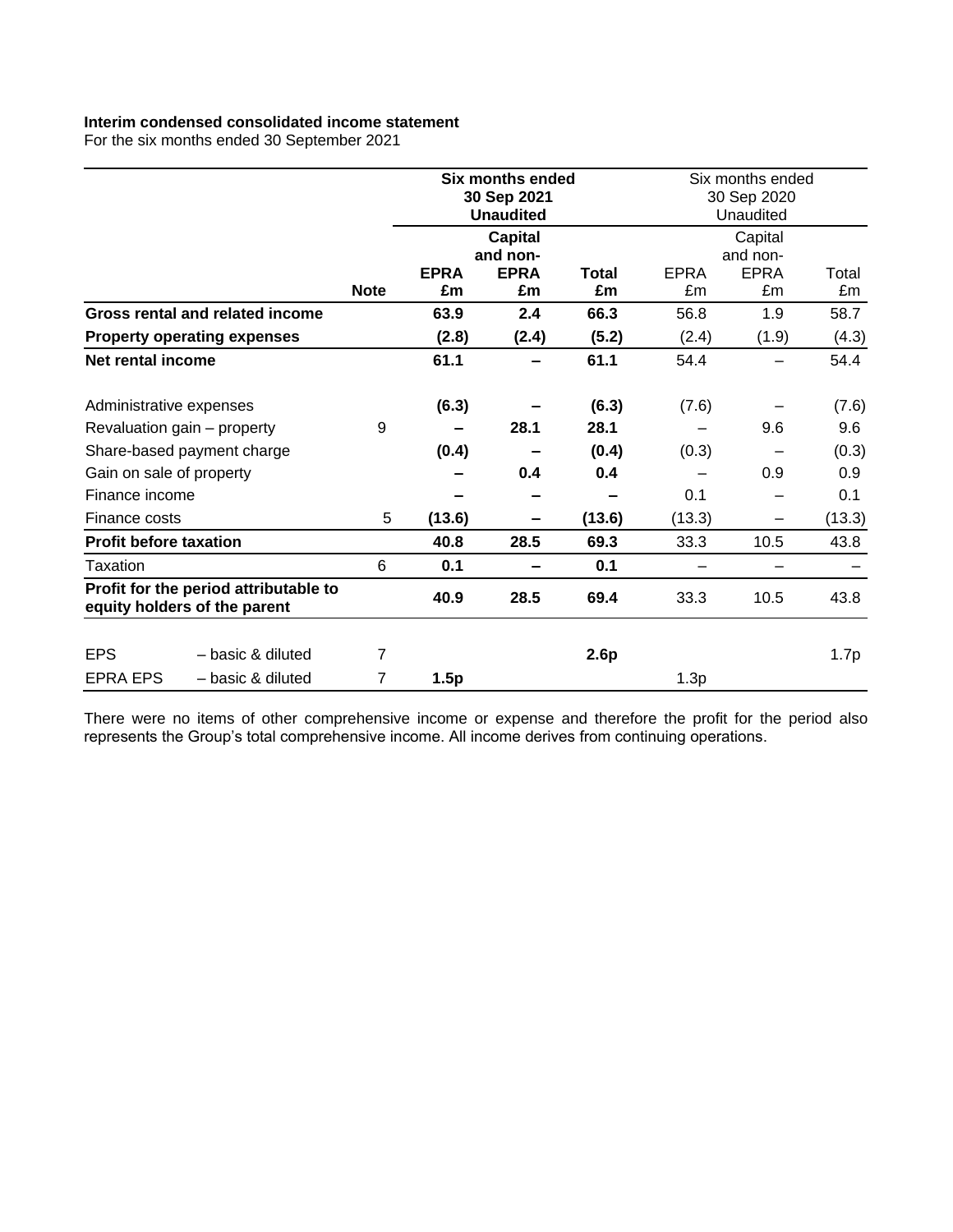## **Interim condensed consolidated balance sheet**

As at 30 September 2021

|                                            |             | 30 Sep 2021      | 31 Mar 2021 |
|--------------------------------------------|-------------|------------------|-------------|
|                                            |             | <b>Unaudited</b> | Audited     |
| <b>Non-current assets</b>                  | <b>Note</b> | £m               | £m          |
| Investment property                        | 9           | 2,594.6          | 2,453.3     |
| Property work in progress                  |             | 13.2             | 13.6        |
| Property, plant and equipment              |             | 0.4              | 0.3         |
| Investments                                |             | 1.4              | 0.7         |
| Deferred tax asset                         |             | 0.6              | 0.5         |
|                                            |             | 2,610.2          | 2,468.4     |
| <b>Current assets</b>                      |             |                  |             |
| Cash, cash equivalents and restricted cash |             | 241.6            | 46.6        |
| Trade and other receivables                |             | 25.3             | 27.4        |
| Property assets held for sale              | 9           | 0.4              | 14.7        |
|                                            |             | 267.3            | 88.7        |
| <b>Total assets</b>                        |             | 2,877.5          | 2,557.1     |
| <b>Current liabilities</b>                 |             |                  |             |
| Trade and other payables                   |             | 30.0             | 40.7        |
| <b>Head lease liabilities</b>              |             | 0.1              | 0.1         |
| Deferred revenue                           | 10          | 26.5             | 25.4        |
|                                            |             | 56.6             | 66.2        |
| <b>Non-current liabilities</b>             |             |                  |             |
| <b>Borrowings</b>                          | 11          | 1,243.5          | 948.7       |
| <b>Head lease liabilities</b>              |             | 5.4              | 5.4         |
| Deferred revenue                           | 10          | 7.4              | 6.1         |
|                                            |             | 1,256.3          | 960.2       |
| <b>Total liabilities</b>                   |             | 1,312.9          | 1,026.4     |
| <b>Net assets</b>                          |             | 1,564.6          | 1,530.7     |
| <b>Capital and reserves</b>                |             |                  |             |
| Share capital                              | 12          | 267.7            | 267.2       |
| Share premium                              |             | 765.7            | 763.1       |
| Merger reserve                             |             | 231.2            | 231.2       |
| Reserves                                   |             | 300.0            | 269.2       |
| <b>Total equity</b>                        |             | 1,564.6          | 1,530.7     |
|                                            |             |                  |             |
| NAV per Ordinary Share<br>- basic          | 8           | 58.5             | 57.3p       |
| - diluted                                  | 8           | 58.4             | 57.3p       |
| EPRA NTA per Ordinary Share - basic        | 8           | 58.4             | 57.3p       |
| - diluted                                  | 8           | 58.4             | 57.2p       |

The Interim Condensed Consolidated Financial Statements were approved at a meeting of the Board of Directors held on 10 November 2021 and signed on its behalf by:

**Jonathan Murphy Jayne Cottam CEO CFO**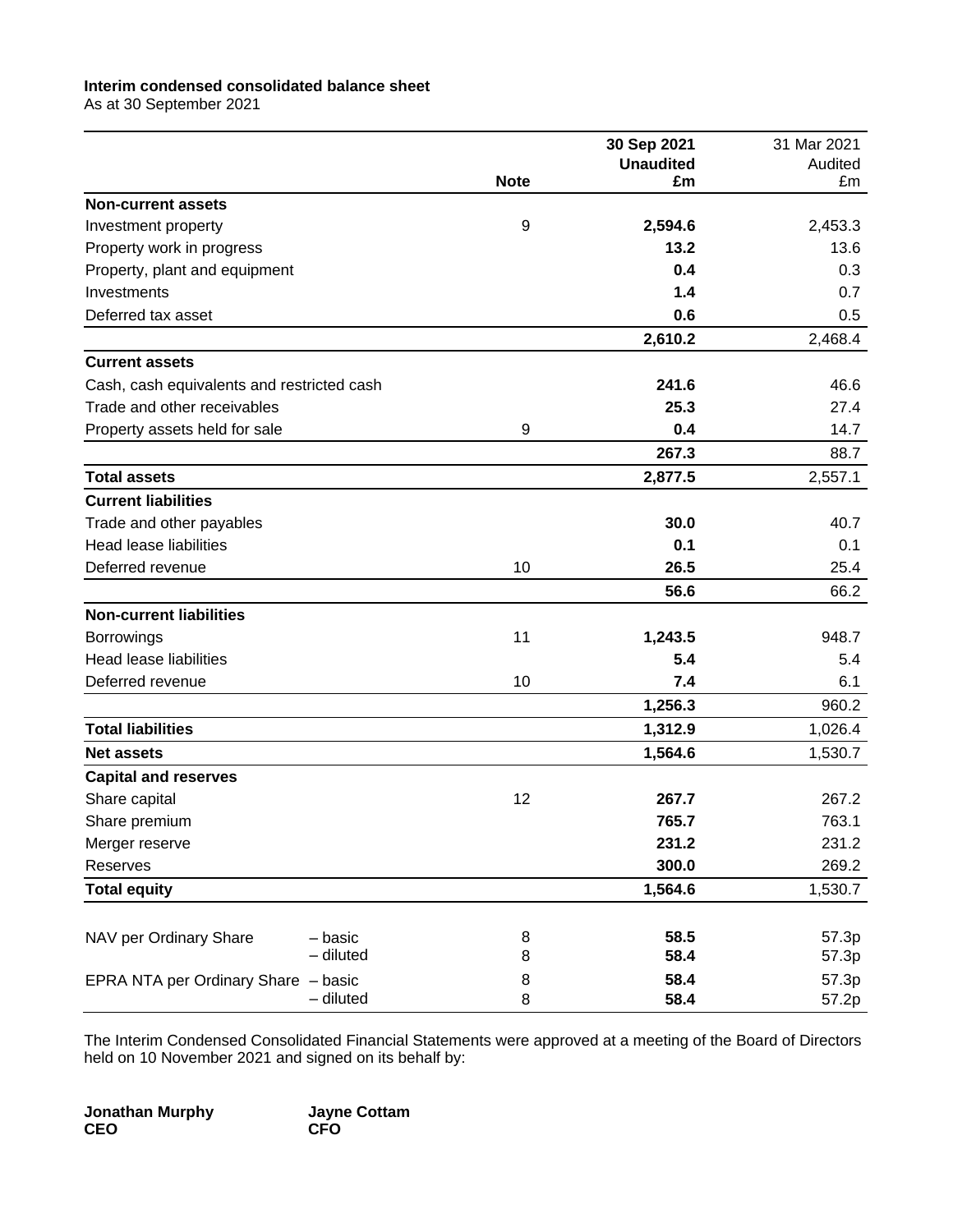### **Interim condensed consolidated statement of changes in equity**

For the six months ended 30 September 2021

|                                       |             | <b>Share</b>  | <b>Share</b>             | <b>Merger</b> |                       | <b>Total</b> |
|---------------------------------------|-------------|---------------|--------------------------|---------------|-----------------------|--------------|
|                                       | <b>Note</b> | capital<br>£m | premium<br>£m            | reserve<br>£m | <b>Reserves</b><br>£m | equity<br>£m |
|                                       |             | 241.3         | 595.5                    | 231.2         | 234.4                 |              |
| 1 April 2020                          |             |               |                          |               |                       | 1,302.4      |
| Profit attributable to equity holders |             |               | $\overline{\phantom{0}}$ | -             | 43.8                  | 43.8         |
| <b>Total comprehensive income</b>     |             |               |                          |               | 43.8                  | 43.8         |
| <b>Issue of Ordinary Shares</b>       | 12          | 24.0          | 161.0                    |               |                       | 185.0        |
| <b>Issue costs</b>                    | 12          |               | (4.2)                    |               |                       | (4.2)        |
| <b>Dividend</b>                       | 12, 14      | 0.8           | 4.7                      |               | (35.7)                | (30.2)       |
| Employee share-based incentives       |             | 0.1           |                          |               |                       | 0.1          |
| 30 September 2020 (Unaudited)         |             | 266.2         | 757.0                    | 231.2         | 242.5                 | 1,496.9      |
|                                       |             |               |                          |               |                       |              |
| Profit attributable to equity holders |             |               |                          |               | 64.5                  | 64.5         |
| <b>Total comprehensive income</b>     |             |               |                          |               | 64.5                  | 64.5         |
| <b>Issue of Ordinary Shares</b>       | 12          | 0.2           | 0.8                      |               |                       | 1.0          |
| <b>Issue costs</b>                    | 12          |               | (0.1)                    |               | -                     | (0.1)        |
| Dividend                              | 12, 14      | 0.8           | 5.4                      |               | (37.9)                | (31.7)       |
| Employee share-based incentives       |             |               |                          |               | 0.1                   | 0.1          |
| 31 March 2021 (Audited)               |             | 267.2         | 763.1                    | 231.2         | 269.2                 | 1,530.7      |
|                                       |             |               |                          |               |                       |              |
| Profit attributable to equity holders |             |               | —                        | -             | 69.4                  | 69.4         |
| <b>Total comprehensive income</b>     |             |               |                          |               | 69.4                  | 69.4         |
| <b>Issue of Ordinary Shares</b>       | 12          | 0.1           | 0.4                      |               |                       | 0.5          |
| Dividend                              | 12, 14      | 0.3           | 2.2                      |               | (38.8)                | (36.3)       |
| Employee share-based incentives       |             | 0.1           |                          |               | 0.2                   | 0.3          |
| 30 September 2021 (Unaudited)         |             | 267.7         | 765.7                    | 231.2         | 300.0                 | 1,564.6      |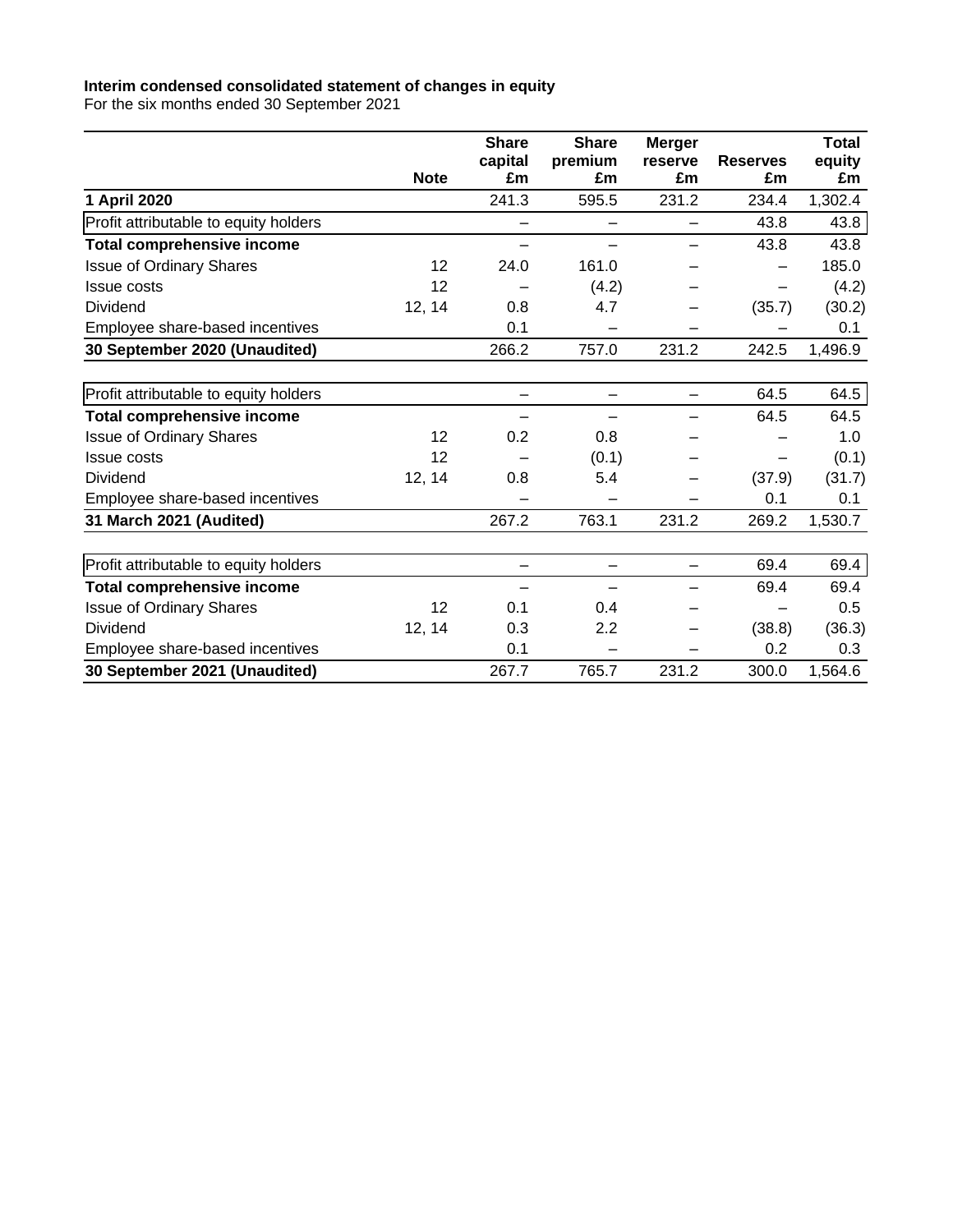#### **Interim condensed consolidated statement of cash flow**

For the six months ended 30 September 2021

|                                                        | <b>Six months ended</b> | Six months ended |
|--------------------------------------------------------|-------------------------|------------------|
|                                                        | 30 Sep 2021             | 30 Sep 2020      |
|                                                        | <b>Unaudited</b><br>£m  | Unaudited<br>£m  |
| <b>Operating activities</b>                            |                         |                  |
| Rent received                                          | 66.8                    | 56.3             |
| Interest paid and similar charges                      | (18.3)                  | (16.2)           |
| Fees received                                          | 0.7                     | 0.7              |
| Interest received                                      |                         | 0.1              |
| Cash paid to suppliers and employees                   | (14.1)                  | (12.9)           |
| Net cash inflow from operating activities              | 35.1                    | 28.0             |
| <b>Investing activities</b>                            |                         |                  |
| Purchase of investment property                        | (84.2)                  | (83.8)           |
| Development expenditure                                | (28.1)                  | (30.6)           |
| Proceeds from sale of property                         | 15.1                    | 23.0             |
| Other investments and property, plant and equipment    | (0.8)                   | (0.4)            |
| Net cash outflow from investing activities             | (98.0)                  | (91.8)           |
| <b>Financing activities</b>                            |                         |                  |
| <b>Issue of Ordinary Shares</b>                        |                         | 185.0            |
| Issue costs paid on issuance of Ordinary Shares        |                         | (4.2)            |
| Dividends paid                                         | (36.3)                  | (30.2)           |
| Repayment of loans                                     |                         | (80.0)           |
| Long-term loans drawn down                             | 295.9                   | 298.1            |
| Loan issue costs                                       | (1.7)                   | (2.3)            |
| Net cash inflow from financing activities              | 257.9                   | 366.4            |
|                                                        |                         |                  |
| Increase in cash, cash equivalents and restricted cash | 195.0                   | 302.6            |
| Opening cash, cash equivalents and restricted cash     | 46.6                    | 18.5             |
| Closing cash, cash equivalents and restricted cash     | 241.6                   | 321.1            |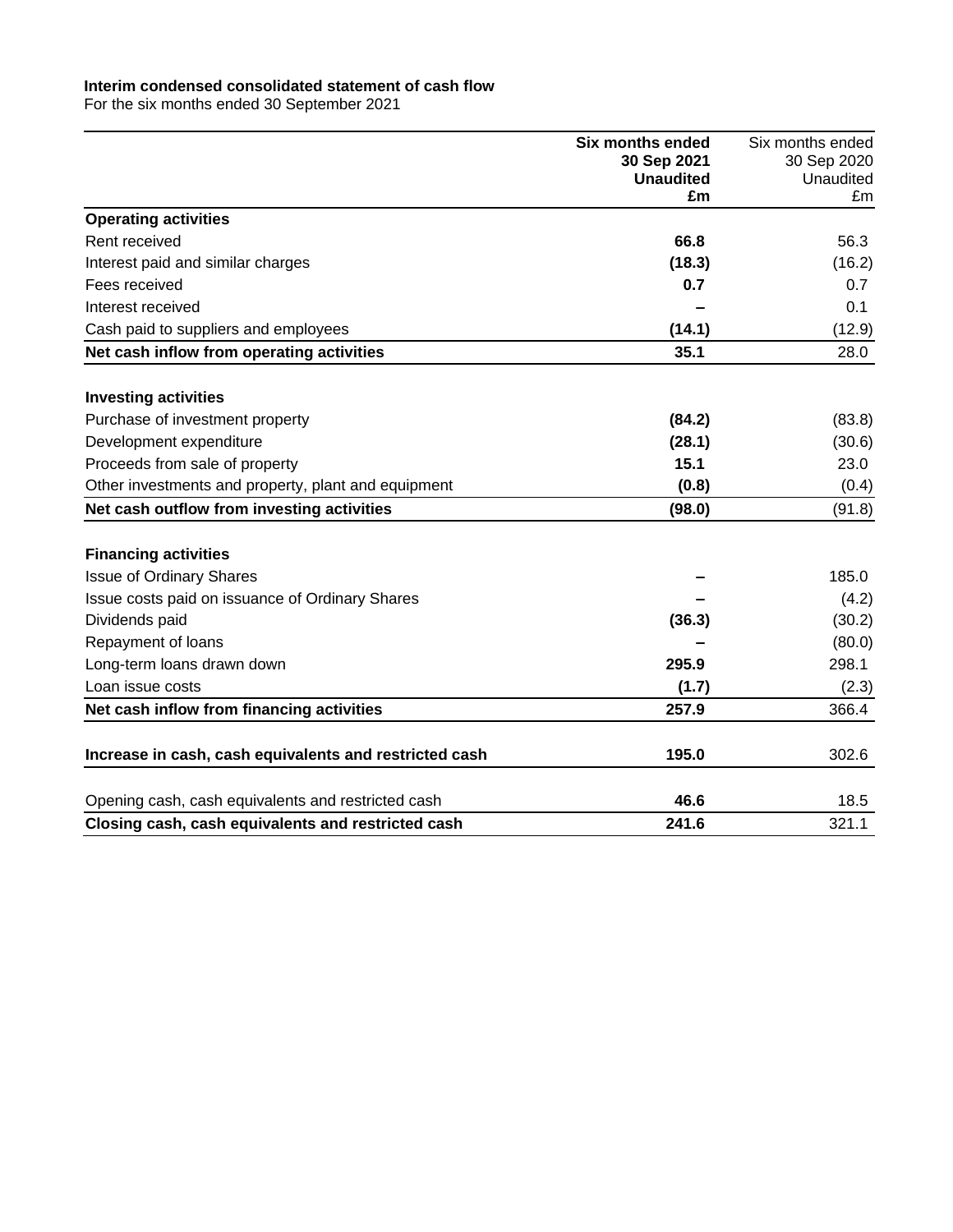### **Notes to the interim condensed consolidated financial statements**

For the six months ended 30 September 2021

### **1. Corporate information**

The Interim Condensed Consolidated Financial Statements of the Group for the six months ended 30 September 2021 were authorised for issue in accordance with a resolution of the Directors on 10 November 2021.

Assura plc ("Assura") is a public limited company, limited by shares, incorporated and domiciled in England and Wales, and the Company's Ordinary Shares are publicly traded on the main market of the London Stock Exchange. With effect from 1 April 2013, the Group has elected to be treated as a UK REIT. See Note 6 for further details.

Copies of this statement are available from the website at [www.assuraplc.com.](http://www.assuraplc.com/)

### **2. Basis of preparation**

The Interim Condensed Consolidated Financial Statements for the six months ended 30 September 2021 have been prepared in accordance with UK adopted International Accounting Standard 34 Interim Financial Reporting and the Disclosure Guidance and Transparency Rules of the UK's Financial Conduct Authority. These accounts cover the six-month accounting period from 1 April 2021 to 30 September 2021 with comparatives for the six-month accounting period from 1 April 2020 to 30 September 2020, or 31 March 2021 for balance sheet amounts.

The Interim Condensed Consolidated Financial Statements do not include all the information and disclosures required in the Annual Report, and should be read in conjunction with those in the Group's Annual Report as at 31 March 2021 which were prepared in accordance with IFRSs adopted pursuant to Regulation (EC) No 1606/2002 as it applies in the European Union. The March 2022 accounts will be prepared in accordance with UK adopted international accounting standards.

The accounts are prepared on a going concern basis (see Additional Statements for further narrative) and presented in pounds sterling rounded to the nearest 0.1 million unless specified otherwise.

### **3. Accounts**

The results for the six months to 30 September 2021 and to 30 September 2020 are unaudited. The interim accounts do not constitute statutory accounts. The financial information for the year ended 31 March 2021 does not constitute the Company's statutory accounts for that year, but is derived from those accounts. Statutory accounts for the year ended 31 March 2021 have been delivered to the Registrar of Companies. The auditor reported on those accounts: their report was unqualified, did not draw attention to any matters by way of emphasis and did not contain a statement under section 498(2) or (3) of the Companies Act 2006.

### **4. New standards, interpretations and amendments thereof, adopted by the Group**

The accounting policies adopted in the preparation of the Interim Condensed Consolidated Financial Statements are consistent with those followed in the preparation of the Group's Annual Report for the year ended 31 March 2021.

The Group is not expecting any other new and proposed changes in accounting standards endorsed by the EU to have a material impact on reported numbers in future periods.

### **5. Finance costs**

|                                      | Six months ended | Six months ended |
|--------------------------------------|------------------|------------------|
|                                      | 30 Sep 2021      | 30 Sep 2020      |
|                                      | £m               | £m               |
| Interest payable                     | 13.8             | 13.5             |
| Interest capitalised on developments | (0.8)            | (1.1)            |
| Amortisation of loan issue costs     | 0.6              | 0.9              |
| <b>Total finance costs</b>           | 13.6             | 13.3             |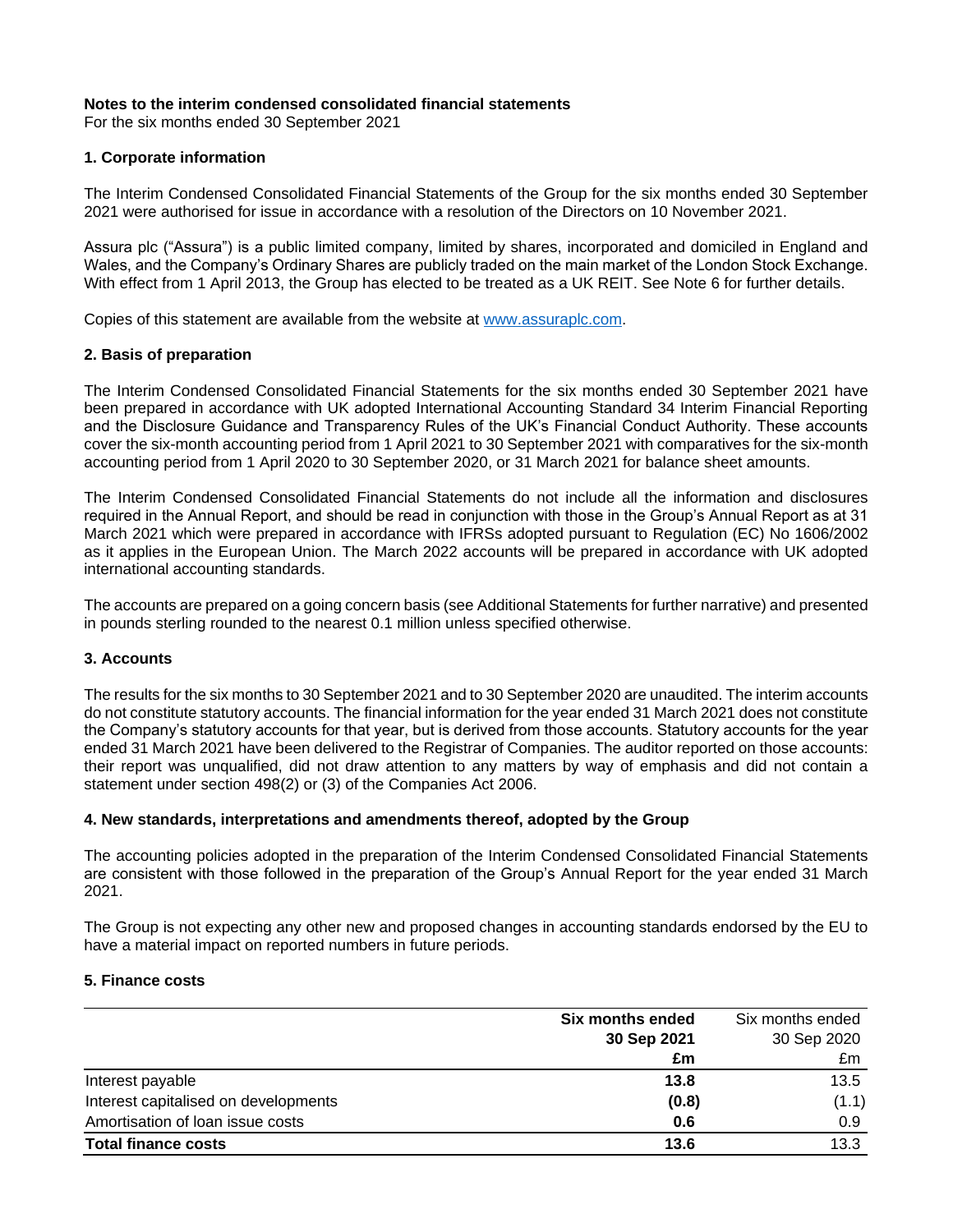## **6. Taxation on profit on ordinary activities**

The Group elected to be treated as a UK REIT with effect from 1 April 2013. The UK REIT rules exempt the profits of the Group's property rental business from corporation tax. Gains on properties are also exempt from tax, provided the properties are not held for trading or sold in the three years post completion of development. The Group will otherwise be subject to corporation tax at 19% in 2021/22 (2020/21: 19%).

Any Group tax charge/(credit) relates to its non-property income. As the Group has sufficient brought forward losses, no tax is due in relation to the current or prior period.

As a REIT, the Group is required to pay Property Income Distributions ("PIDs") equal to at least 90% of the Group's rental profit calculated by reference to tax rules rather than accounting standards. During the period, the Group paid a PID within the April 2021 interim dividend. Future dividends will be a mix of PID and normal dividends as required. To remain as a UK REIT there are a number of conditions to be met in respect of the principal company of the Group, the Group's qualifying activities and the balance of business. The Group remains compliant at 30 September 2021.

## **7. Earnings per Ordinary Share**

|                                                           |                 | <b>EPRA</b>   |          | <b>EPRA</b>   |
|-----------------------------------------------------------|-----------------|---------------|----------|---------------|
|                                                           | <b>Earnings</b> | earnings      | Earnings | earnings      |
|                                                           | 2021            | 2021          | 2020     | 2020          |
|                                                           | £m              | £m            | £m       | £m            |
| Profit for the period from continuing operations          | 69.4            | 69.4          | 43.8     | 43.8          |
| Revaluation & fair value adjustments                      |                 | (28.1)        |          | (9.6)         |
| Profit on sale of property                                |                 | (0.4)         |          | (0.9)         |
| EPRA earnings                                             |                 | 40.9          |          | 33.3          |
| Additional Company adjustment                             |                 |               |          |               |
| Add back: One off Assura Community Fund contribution      |                 |               |          | 2.5           |
| Adjusted EPRA earnings (exc. Community Fund contribution) |                 | 40.9          |          | 35.8          |
| EPS – basic & diluted                                     |                 |               |          | 1.3p          |
| EPRA EPS - basic & diluted                                | 2.6p            | 1.5p          | 1.7p     |               |
| Adjusted EPRA EPS (exc. Community Fund) – basic & diluted |                 | 1.5p          |          | 1.4p          |
|                                                           |                 | 30 Sep 2021   |          | 30 Sep 2020   |
| Weighted average number of shares in issue                |                 | 2,675,927,670 |          | 2,649,839,615 |
| Potential dilutive impact of share options                |                 | 1,284,588     |          | 1,953,589     |

The current estimated number of potentially dilutive shares relates to nil-cost options under the share-based payment arrangements and is 1.3 million (Sep-20: 2.0 million; Mar-21: 1.6 million).

Diluted weighted average number of shares in issue **2,677,212,258** 2,651,793,204

### **8. NAV per Ordinary Share**

| 30 Sep 2021                   |             |                 |                |                 |
|-------------------------------|-------------|-----------------|----------------|-----------------|
| £m                            | <b>IFRS</b> | <b>EPRA NRV</b> | <b>EPRANTA</b> | <b>EPRA NDV</b> |
| IFRS net assets               | 1,564.6     | 1,564.6         | 1,564.6        | 1,564.6         |
| Deferred tax                  |             | (0.6)           | (0.6)          |                 |
| Fair value of debt            |             |                 |                | 36.8            |
| Real estate transfer tax      |             | 166.3           |                |                 |
| EPRA adjusted NAV             |             | 1,730.3         | 1,564.0        | 1,601.4         |
| per Ordinary Share<br>- basic | 58.5p       | 64.6p           | 58.4p          | 59.8p           |
| - diluted                     | 58.4p       | 64.6p           | 58.4p          | 59.8p           |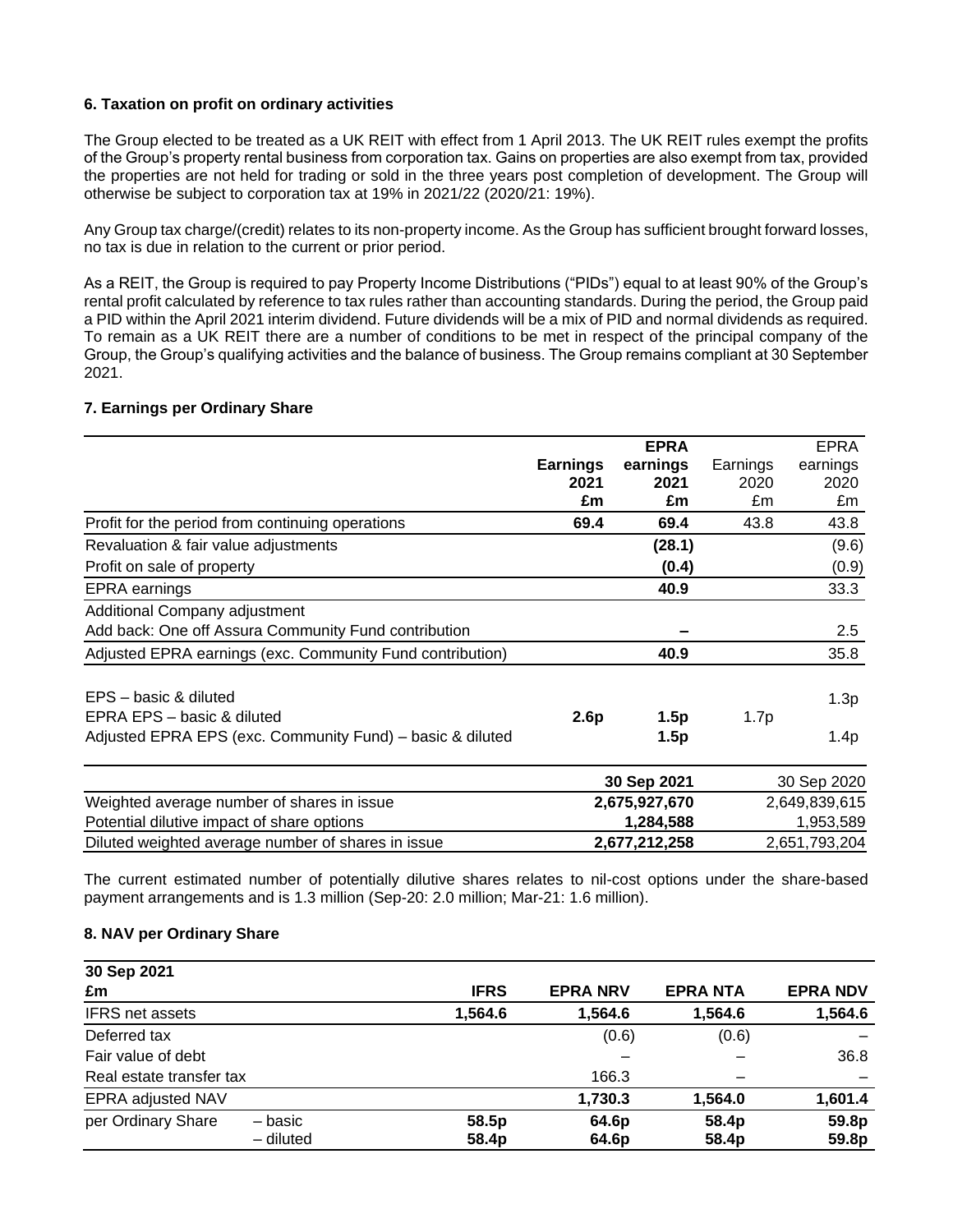| 31 Mar 2021                                         |                |                 |                |                 |
|-----------------------------------------------------|----------------|-----------------|----------------|-----------------|
| £m                                                  | <b>IFRS</b>    | <b>EPRA NRV</b> | <b>EPRANTA</b> | <b>EPRA NDV</b> |
| <b>IFRS net assets</b>                              | 1,530.7        | 1,530.7         | 1,530.7        | 1,530.7         |
| Deferred tax                                        |                | (0.5)           | (0.5)          |                 |
| Fair value of debt                                  |                |                 |                | (34.6)          |
| Real estate transfer tax                            |                | 158.8           |                |                 |
| EPRA adjusted NAV                                   |                | 1,689.0         | 1,530.2        | 1,496.1         |
| per Ordinary Share<br>– basic<br>- diluted          | 57.3p<br>57.3p | 63.2p<br>63.2p  | 57.3p<br>57.2p | 56.0p<br>56.0p  |
|                                                     |                |                 |                |                 |
|                                                     |                | 30 Sep 2021     |                | 31 Mar 2021     |
| Number of shares in issue                           |                | 2,676,915,938   |                | 2,671,853,938   |
| Potential dilutive impact of share options (Note 7) |                |                 | 1,284,588      | 1,637,671       |
| Diluted number of shares in issue                   |                | 2,678,200,526   |                | 2,673,491,609   |

The EPRA measures set out above are in accordance with the Best Practices Recommendations of the European Public Real Estate Association dated October 2019.

Mark to market adjustments represent fair value and have been provided by the counterparty as appropriate or by reference to the quoted fair value of financial instruments.

### **9. Property assets**

Investment properties are stated at fair value as at 30 September 2021. The fair value has been determined by the Group's external valuers, CBRE, Cushman & Wakefield and JLL. Properties have been valued individually and on the basis of open market value in accordance with RICS Valuation – Professional Standards 2020 ("the Red Book"). Property assets comprises investment property and investment property under construction ("IPUC").

|                                                     | 30 Sep 2021                         |                   |             | 31 Mar 2021                  |                   |             |
|-----------------------------------------------------|-------------------------------------|-------------------|-------------|------------------------------|-------------------|-------------|
|                                                     | <b>Investment</b><br>property<br>£m | <b>IPUC</b><br>£m | Total<br>£m | Investment<br>property<br>£m | <b>IPUC</b><br>£m | Total<br>£m |
| Opening market value<br>Additions:                  | 2,404.3                             | 43.5              | 2,447.8     | 2,075.9                      | 57.5              | 2,133.4     |
| - acquisitions                                      | 81.3                                |                   | 81.3        | 228.9                        |                   | 228.9       |
| - improvements                                      | 3.4                                 |                   | 3.4         | 4.6                          |                   | 4.6         |
|                                                     | 84.7                                |                   | 84.7        | 233.5                        |                   | 233.5       |
| Development costs                                   |                                     | 28.1              | 28.1        |                              | 56.9              | 56.9        |
| <b>Transfers</b>                                    | 34.8                                | (34.8)            |             | 77.7                         | (77.7)            |             |
| Transfer to assets held<br>for sale                 |                                     |                   |             | (14.3)                       |                   | (14.3)      |
| Capitalised interest                                |                                     | 0.8               | 0.8         |                              | 1.9               | 1.9         |
| <b>Disposals</b>                                    | (0.4)                               |                   | (0.4)       | (5.2)                        |                   | (5.2)       |
| Unrealised surplus on<br>revaluation                | 27.0                                | 1.1               | 28.1        | 36.7                         | 4.9               | 41.6        |
| Closing market value                                | 2,550.4                             | 38.7              | 2,589.1     | 2,404.3                      | 43.5              | 2,447.8     |
| Add head lease liabilities<br>recognised separately | 5.5                                 |                   | 5.5         | 5.5                          |                   | 5.5         |
| Closing fair value of<br>investment property        | 2,555.9                             | 38.7              | 2,594.6     | 2,409.8                      | 43.5              | 2,453.3     |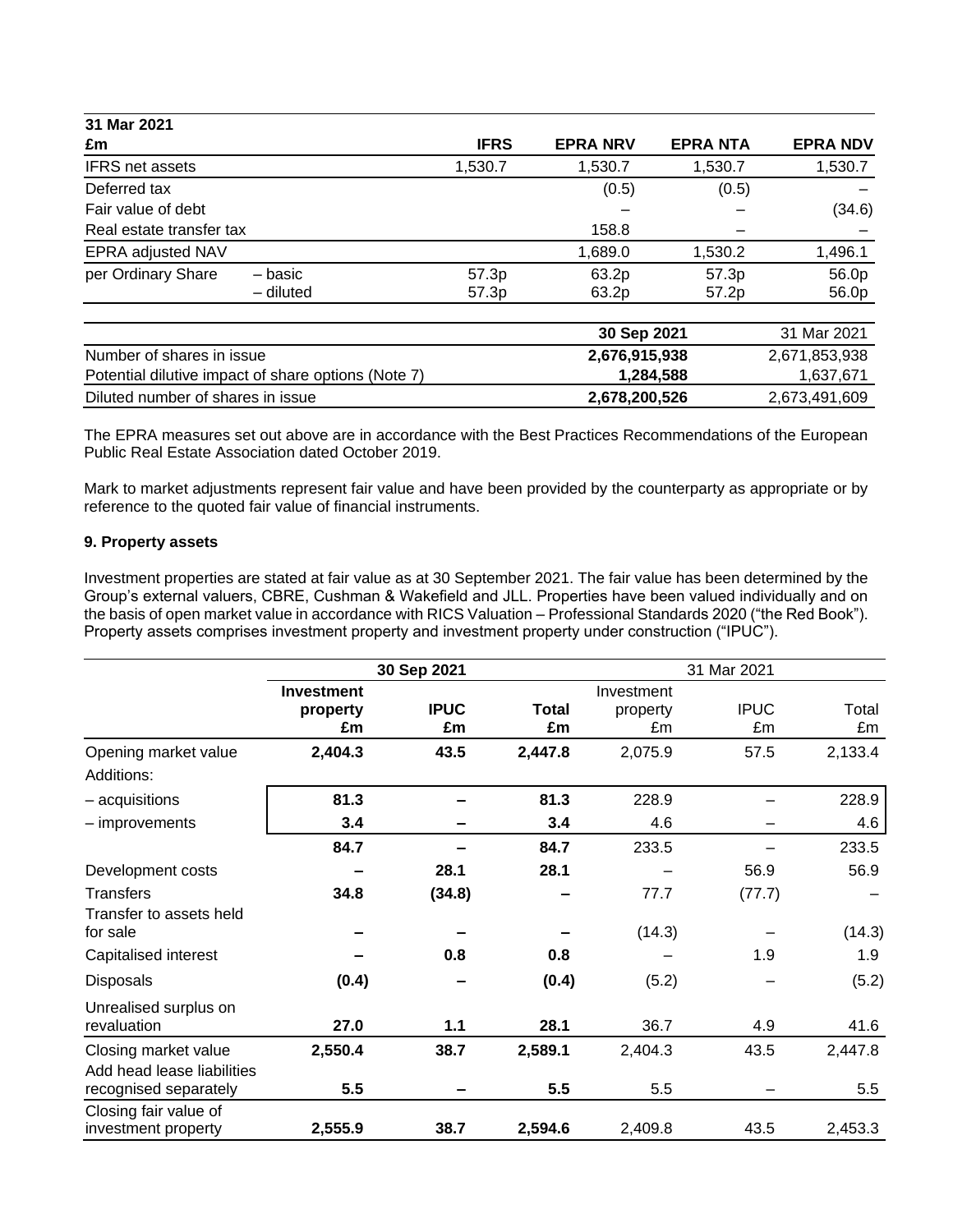|                                                            | 30 Sep 2021<br>£m | 31 Mar 2021<br>£m |
|------------------------------------------------------------|-------------------|-------------------|
|                                                            |                   |                   |
| Market value of investment property as estimated by valuer | 2,546.6           | 2,400.4           |
| Add IPUC                                                   | 38.7              | 43.5              |
| Add capitalised lease premiums and rental payments         | 3.8               | 3.9               |
| Add head lease liabilities recognised separately           | 5.5               | 5.5               |
| Fair value for financial reporting purposes                | 2,594.6           | 2,453.3           |
| Completed investment property held for sale                |                   | 14.3              |
| Land held for sale                                         | 0.4               | 0.4               |
| Total property assets                                      | 2,595.0           | 2,468.0           |
|                                                            | 30 Sep 2021<br>£m | 31 Mar 2021<br>£m |
| Investment property                                        | 2,546.6           | 2,400.4           |
| Investment property held for sale                          |                   | 14.3              |
| Total completed investment property                        | 2,546.6           | 2,414.7           |
|                                                            |                   | 30 Sep 2021<br>£m |
| Assets held for sale at 1 April 2021                       |                   | 14.7              |
| Disposals during the period                                |                   | (14.3)            |
| Assets held for sale at 30 September 2021                  |                   | 0.4               |

As at 30 September 2021, 1 asset is held as available for sale (31 March 2021: 11 assets).

### **Fair value hierarchy**

The fair value measurement hierarchy for all investment property and investment property under construction ("IPUC") as at 30 September 2021 was Level 3 – significant unobservable inputs (March 2021: Level 3). There were no transfers between Level 1, 2 or 3 during the half year.

The key unobservable inputs in the property valuation are the net initial yield, equivalent yield and the ERV. A decrease in either the net initial yield or the equivalent yield applied to a property would increase the market value. An increase in the ERV of a property would increase the market value. The analysis for unobservable inputs disclosed within Note 9 of the Annual Report and Accounts for the year ended 31 March 2021 continues to apply to the portfolio as at 30 September 2021.

### **10. Deferred revenue**

|                                                          | 30 Sep 2021 | 31 Mar 2021 |
|----------------------------------------------------------|-------------|-------------|
|                                                          | £m          | £m          |
| Arising from rental income received in advance           | 25.9        | 24.9        |
| Arising from pharmacy lease premiums received in advance | 8.0         | 6.6         |
|                                                          | 33.9        | 31.5        |
| Current                                                  | 26.5        | 25.4        |
| Non-current                                              | 7.4         | 6.1         |
|                                                          | 33.9        | 31.5        |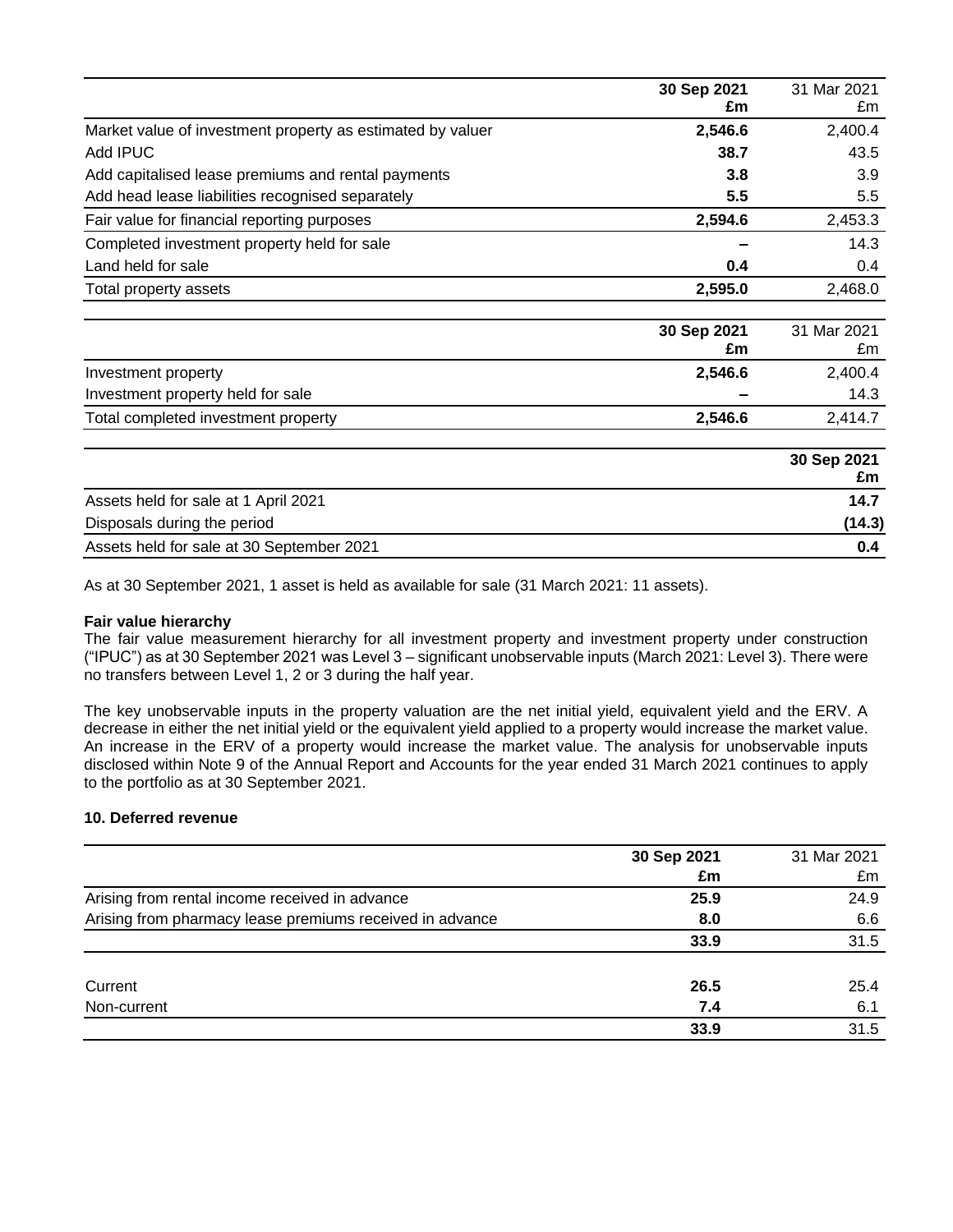## **11. Borrowings**

|                                            | 30 Sep 2021              | 31 Mar 2021 |
|--------------------------------------------|--------------------------|-------------|
|                                            | £m                       | £m          |
| At beginning of the period/year            | 948.7                    | 841.5       |
| Amount issued or drawn down in period/year | 295.9                    | 298.1       |
| Amount repaid in period/year               |                          | (190.0)     |
| Loan issue costs                           | (1.7)                    | (3.2)       |
| Amortisation of loan issue costs           | 0.6                      | 1.6         |
| Write off of loan issue costs              | $\overline{\phantom{a}}$ | 0.7         |
| At the end of the period/year              | 1,243.5                  | 948.7       |

The Group has the following bank facilities:

- 1. 10-year senior unsecured bond of £300 million at a fixed interest rate of 3.0% maturing July 2028, 10-year senior unsecured Social Bond of £300 million at a fixed interest rate of 1.5% maturing September 2030 and 12-year senior unsecured Sustainability Bond of £300 million at a fixed rate of 1.625% maturing June 2033. The Social and Sustainability Bonds were launched in accordance with Assura's Social & Sustainable Finance Frameworks respectively to be used for eligible investment in the acquisition, development and refurbishment of publicly accessible primary care and community healthcare centres. The bonds are subject to an interest cover requirement of at least 150%, maximum LTV of 65% and priority debt not exceeding 0.25:1. In accordance with pricing convention in the bond market, the coupon and quantum of the facility are set to round figures with the proceeds adjusted based on market rates on the day of pricing.
- 2. Five-year club revolving credit facility with Barclays, HSBC, NatWest and Santander for £125 million on an unsecured basis at an initial margin of 1.60% above LIBOR subject to LTV and expiring in November 2024. The margin increases based on the LTV of the subsidiaries to which the facility relates, up to 1.95% where the LTV is in excess of 45%. The facility is subject to a historical interest cover requirement of at least 175% and maximum LTV of 60%. As at 30 September 2021, the facility was undrawn (31 March 2021: undrawn). The facility was £300 million as at March 2021 and during the period the decision was taken by the Company to reduce the facility to £125 million.
- 3. 10-year notes in the US private placement market for a total of £100 million. The notes are unsecured, have a fixed interest rate of 2.65% and were drawn in October 2016. An additional £107 million of notes were issued in two series, £47 million drawn in August 2019 and £60 million drawn in October 2019. The notes have maturities of 10 and 15 years respectively and a weighted average interest rate fixed at 2.30%. The facilities are subject to a historical interest cover requirement of at least 175%, maximum LTV of 60% and a weighted average lease length of seven years.
- 4. £150 million of privately placed notes in two tranches with maturities of eight and 10 years drawn in October 2017. The weighted average coupon is 3.04%. The facility is subject to a historical cost interest cover requirement of at least 175%, maximum LTV of 60% and weighted average lease length of seven years.

The Group has been in compliance with all financial covenants on all of the above loans as applicable throughout the period.

| <b>Net debt and LTV</b>                | 30 Sep 2021<br>£m | 31 Mar 2021<br>£m |
|----------------------------------------|-------------------|-------------------|
| Investment property                    | 2,555.9           | 2,409.8           |
| Investment property under construction | 38.7              | 43.5              |
| Held for sale                          | 0.4               | 14.7              |
| <b>Total property</b>                  | 2,595.0           | 2,468.0           |
| Loans                                  | 1,243.5           | 948.7             |
| Head lease liabilities                 | 5.5               | 5.5               |
| Cash                                   | (241.6)           | (46.6)            |
| Net debt                               | 1,007.4           | 907.6             |
| <b>LTV</b>                             | 39%               | 37%               |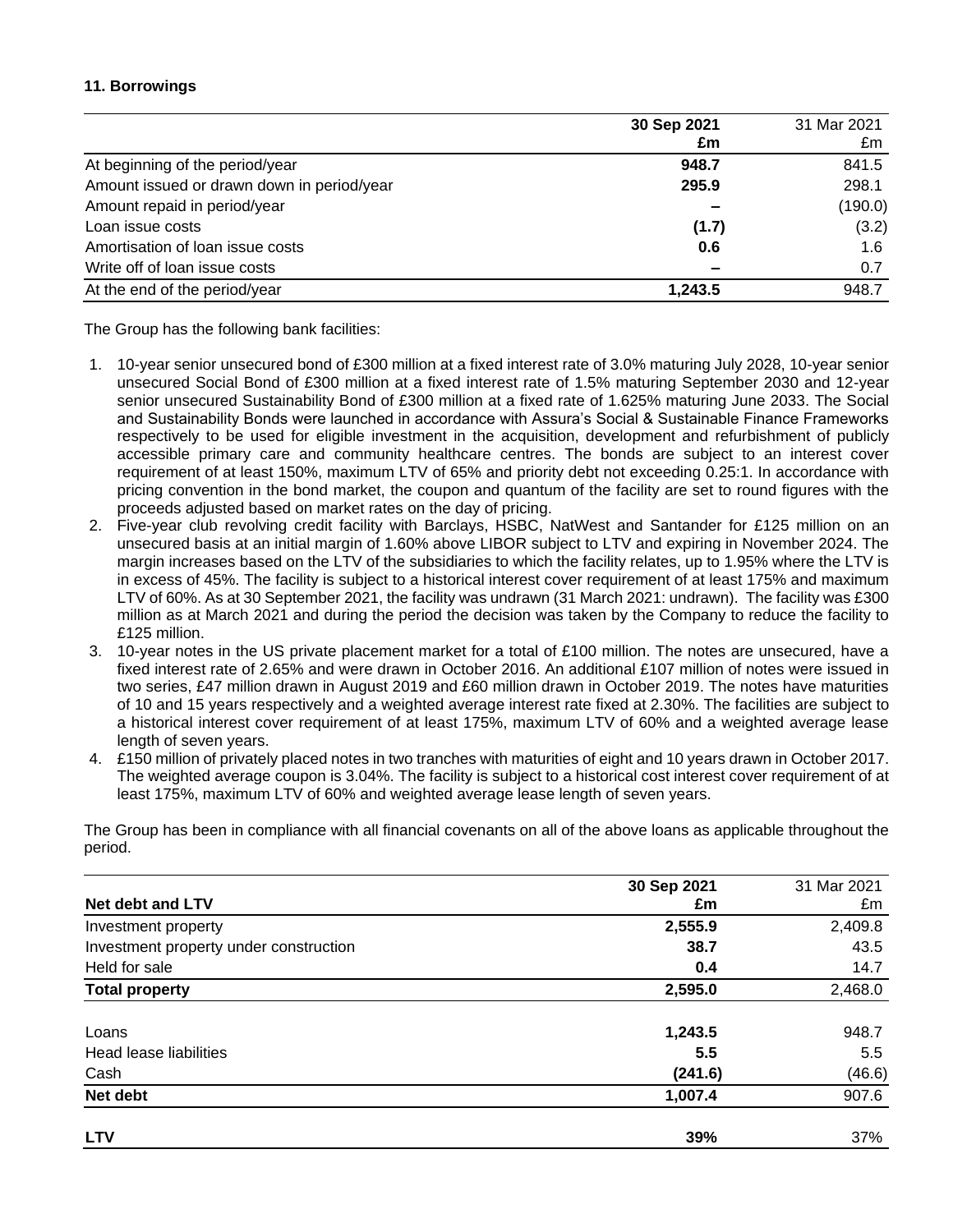#### **12. Share capital**

|                                                           | Number of<br>shares<br>30 Sep 2021 | Share capital<br>30 Sep 2021<br>£m | Number of<br>shares<br>31 Mar 2021 | Share capital<br>31 Mar 2021<br>£m |
|-----------------------------------------------------------|------------------------------------|------------------------------------|------------------------------------|------------------------------------|
| Ordinary Shares of 10 pence each<br>issued and fully paid |                                    |                                    |                                    |                                    |
| At 1 April                                                | 2,671,853,938                      | 267.2                              | 2,413,241,827                      | 241.3                              |
| Issued 9 April 2020                                       |                                    |                                    | 240,207,920                        | 24.0                               |
| Issued 15 April 2020 - scrip                              |                                    |                                    | 6,543,440                          | 0.7                                |
| Issued 15 July 2020 - scrip                               |                                    |                                    | 1,290,983                          | 0.1                                |
| Issued 22 July 2020                                       |                                    |                                    | 676,549                            | 0.1                                |
| Issued 4 September 2020                                   |                                    |                                    | 213,319                            |                                    |
| Issued 14 October 2020 - scrip                            |                                    |                                    | 1,879,606                          | 0.2                                |
| Issued 4 November 2020                                    |                                    |                                    | 1,199,598                          | 0.1                                |
| Issued 13 January 2021 - scrip                            |                                    |                                    | 6,433,015                          | 0.7                                |
| Issued 5 February 2021                                    |                                    |                                    | 167,681                            |                                    |
| Issued 9 April 2021                                       | 682,128                            | 0.1                                |                                    |                                    |
| Issued 14 April 2021 - scrip                              | 3,011,418                          | 0.3                                |                                    |                                    |
| Issued 7 July 2021                                        | 867,377                            | 0.1                                |                                    |                                    |
| Issued 14 July 2021 - scrip                               | 501,077                            |                                    |                                    |                                    |
| Total at 30 September/31 March                            | 2,676,915,938                      | 267.7                              | 2,671,853,938                      | 267.2                              |
| Own shares held                                           |                                    |                                    |                                    |                                    |
| Total share capital                                       | 2,676,915,938                      | 267.7                              | 2,671,853,938                      | 267.2                              |

The Ordinary Shares issued in April 2020, July 2020, October 2020, January 2021, April 2021 and July 2021 were issued to shareholders who elected to receive Ordinary Shares in lieu of a cash dividend under the Company scrip dividend alternative. In the six months to 30 September 2021, this increased share capital by £0.3 million and share premium by £2.2 million.

In April 2020, a total of 240,207,920 new Ordinary Shares were placed at a price of 77 pence per share. The equity raise resulted in gross proceeds of £185.0 million which has been allocated appropriately between share capital (£24.0) million) and share premium (£161.0 million). Issue costs totalling £4.3 million were incurred and have been allocated against share premium.

The Ordinary Shares issued on 4 November 2020 and 9 April 2021 were issued as part consideration for the acquisition of medical centres.

The Ordinary Shares issued in July 2020, September 2020, February 2021 and July 2021 relate to employee share awards under the Performance Share Plan.

### **13. Dividends paid on Ordinary Shares**

|               |                 |                    | Six months ended         | Six months ended |
|---------------|-----------------|--------------------|--------------------------|------------------|
|               |                 | Number of Ordinary | 30 Sep 2021              | 30 Sep 2020      |
| Payment date  | Pence per share | <b>Shares</b>      | £m                       | £m               |
| 15 April 2020 | 0.697           | 2,413,241,824      |                          | 16.8             |
| 15 July 2020  | 0.71            | 2,654,993,187      | $\overline{\phantom{a}}$ | 18.9             |
| 14 April 2021 | 0.71            | 2,671,853,938      | 19.0                     |                  |
| 14 July 2021  | 0.74            | 2,675,547,484      | 19.8                     |                  |
|               |                 |                    | 38.8                     | 35.7             |

A dividend of 0.74 pence per share was paid to shareholders on 13 October 2021.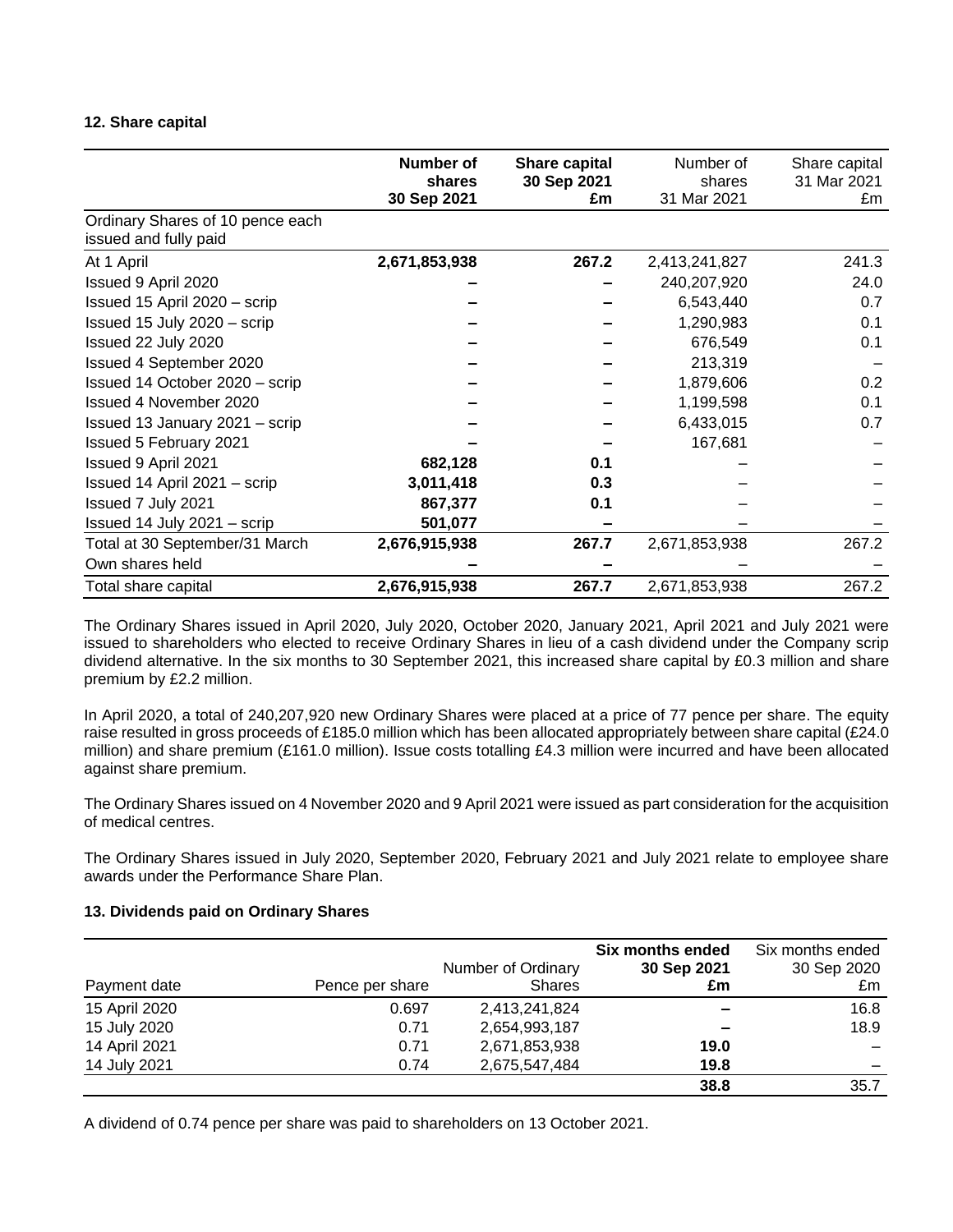## **14. Commitments**

At the period end the Group had 12 committed developments on site (31 March 2021: 16) with a contracted total expenditure of £71.9 million (31 March 2021: £72.5 million) of which £30.6 million (31 March 2021: £36.6 million) had been expended. The remaining commitment is therefore £41.3 million (31 March 2021: £35.9 million).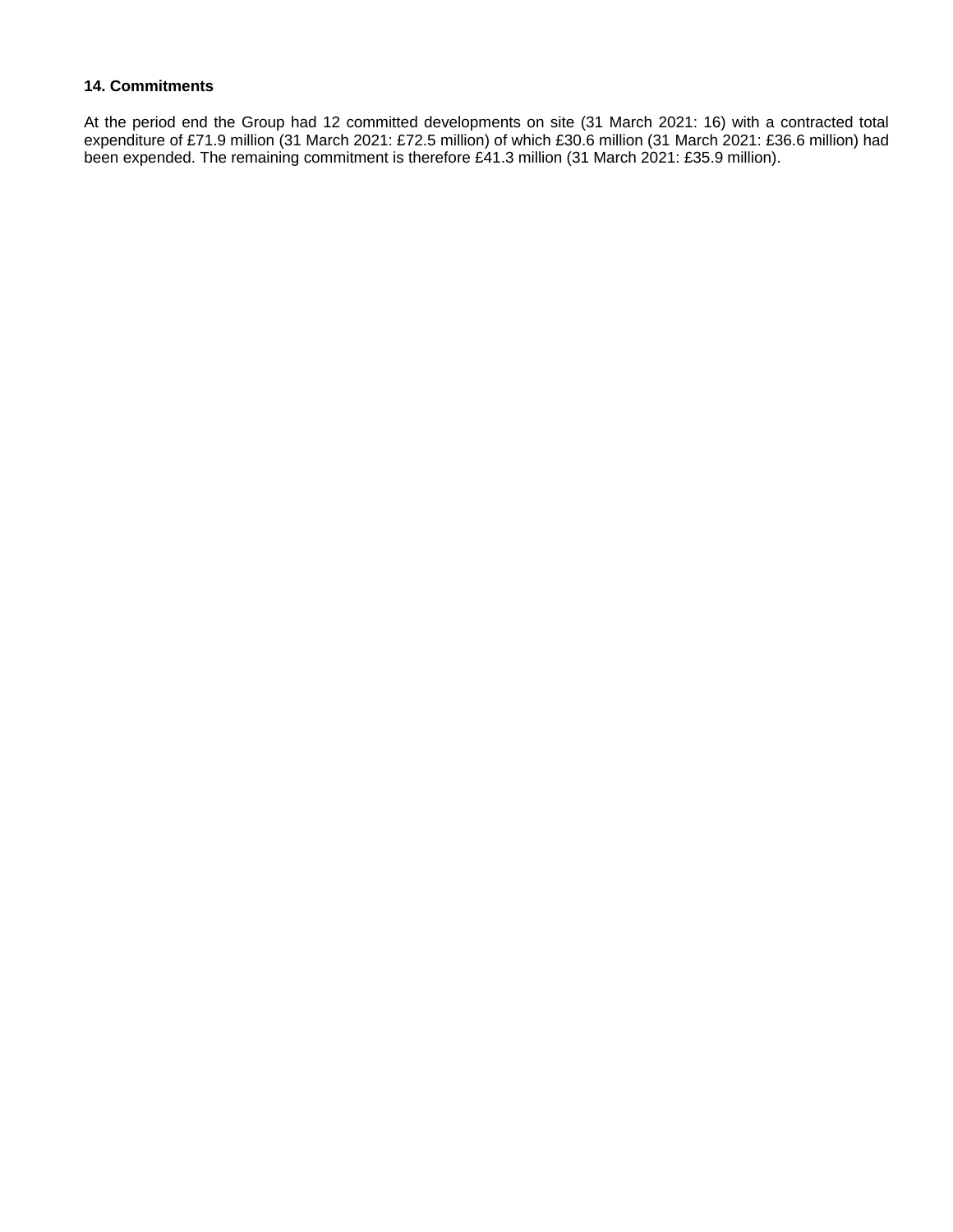#### **Independent review report to Assura plc**

For the six months ended 30 September 2021

#### **Conclusion**

We have been engaged by the Company to review the condensed set of financial statements in the half-yearly financial report for the six months ended 30 September 2021 which comprises the Interim Condensed Consolidated Income Statement, the Interim Condensed Consolidated Balance Sheet, the Interim Condensed Consolidated Statement of Changes in Equity, the Interim Condensed Consolidated Statement of Cash Flow and the related Notes 1 to 14. We have read the other information contained in the half yearly financial report and considered whether it contains any apparent misstatements or material inconsistencies with the information in the condensed set of financial statements.

Based on our review, nothing has come to our attention that causes us to believe that the condensed set of financial statements in the half-yearly financial report for the six months ended 30 September 2021 is not prepared, in all material respects, in accordance with UK adopted International Accounting Standard 34 and the Disclosure Guidance and Transparency Rules of the United Kingdom's Financial Conduct Authority.

#### **Basis for conclusion**

We conducted our review in accordance with International Standard on Review Engagements 2410 (UK and Ireland) "Review of Interim Financial Information Performed by the Independent Auditor of the Entity" issued by the Auditing Practices Board. A review of interim financial information consists of making enquiries, primarily of persons responsible for financial and accounting matters, and applying analytical and other review procedures. A review is substantially less in scope than an audit conducted in accordance with International Standards on Auditing (UK) and consequently does not enable us to obtain assurance that we would become aware of all significant matters that might be identified in an audit. Accordingly, we do not express an audit opinion.

As disclosed in note 2, the annual financial statements of the Group will be prepared in accordance with UK adopted international accounting standards. The condensed set of financial statements included in this half-yearly financial report has been prepared in accordance with UK adopted International Accounting Standard 34, "Interim Financial Reporting".

#### **Responsibilities of the Directors**

The Directors are responsible for preparing the half-yearly financial report in accordance with the Disclosure Guidance and Transparency Rules of the United Kingdom's Financial Conduct Authority.

### **Auditor's responsibilities for the review of the financial information**

In reviewing the half-yearly report, we are responsible for expressing to the Company a conclusion on the condensed set of financial statements in the half-yearly financial report. Our conclusion is based on procedures that are less extensive than audit procedures, as described in the Basis for Conclusion paragraph of this report.

#### **Use of our report**

This report is made solely to the Company in accordance with guidance contained in International Standard on Review Engagements 2410 (UK and Ireland) "Review of Interim Financial Information Performed by the Independent Auditor of the Entity" issued by the Auditing Practices Board. To the fullest extent permitted by law, we do not accept or assume responsibility to anyone other than the Company, for our work, for this report, or for the conclusions we have formed.

**Ernst & Young LLP Manchester, UK** 10 November 2021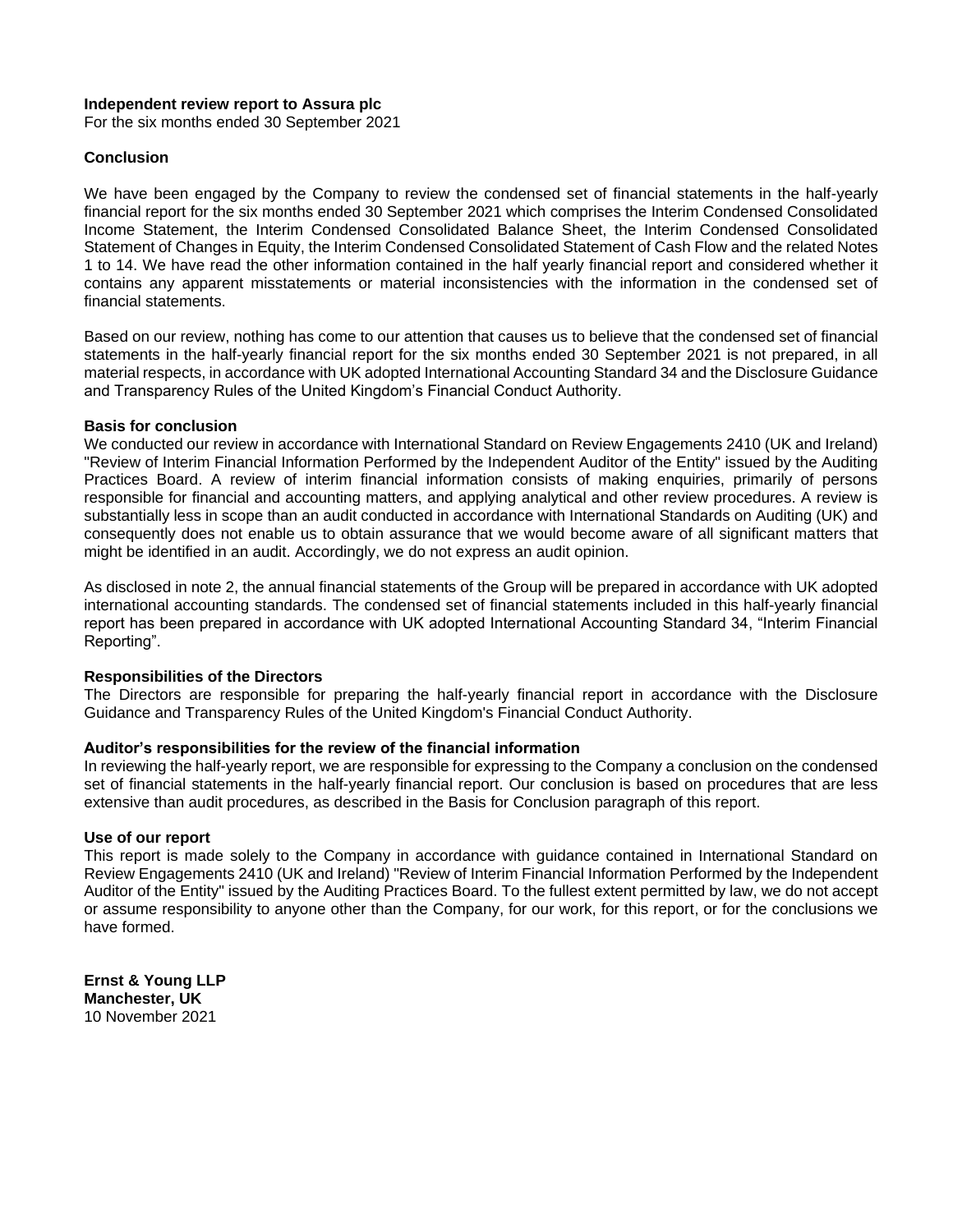### **Glossary and calculations**

#### **AGM** is the Annual General Meeting.

**Average Debt Maturity** is each tranche of Group debt multiplied by the remaining period to its maturity and the result divided by total Group debt in issue at the year end.

**Average Interest Rate** is the Group loan interest and derivative costs per annum at the year end, divided by total Group debt in issue at the year end.

**British Property Federation ("BPF")** is the membership organisation, the voice, of the real estate industry.

**Building Research Establishment Environmental Assessment Method ("BREEAM")** assess the sustainability of buildings against a range of criteria.

**Clinical Commissioning Groups ("CCGs")** are the groups of GPs and other healthcare professionals responsible for commissioning primary and secondary healthcare services in their locality.

**Code or New Code** is the UK Corporate Governance Code 2018, a full copy of which can be found on the website of the Financial Reporting Council.

**Company** is Assura plc.

**Direct Property Costs** comprise cost of repairs and maintenance, void costs, other direct irrecoverable property expenses and rent review fees.

**District Valuer ("DV")** is the commercial arm of the Valuation Office Agency. It provides professional property advice across the public sector and in respect of primary healthcare represents NHS bodies on matters of valuations, rent reviews and initial rents on new developments.

**Earnings per Ordinary Share from Continuing Operations ("EPS")** is the profit attributable to equity holders of the parent divided by the weighted average number of shares in issue during the period.

**EBITDA** is EPRA earnings before tax and net finance costs. In the current period this is £54.4 million, calculated as net rental income (£61.1 million) less administrative expenses (£6.3 million) and share-based payment charge (£0.4 million).

**European Public Real Estate Association ("EPRA")** is the industry body for European REITs. EPRA is a registered trade mark of the European Public Real Estate Association.

**EPRA Cost Ratio** is administrative and operating costs divided by gross rental income. This is calculated both including and excluding the direct costs of vacant space.

**EPRA earnings** is a measure of profit calculated in accordance with EPRA guidelines, designed to give an indication of the operating performance of the business, excluding one off or non-cash items such as revaluation movements and profit or loss on disposal. See Note 7.

**EPRA EPS** is EPRA earnings, calculated on a per share basis. See Note 7.

**EPRA NAV** is IFRS NAV adjusted to reflect certain assets at fair value and exclude long-term items not expected to crystallise. This has now been replaced by EPRA NTA. See Note 8.

**EPRA Net Disposal Value ("EPRA NDV")** is the balance sheet net assets adjusted to reflect the fair value of debt and derivatives. See Note 8.

**EPRA Net Reinstatement Value ("EPRA NRV")** is the balance sheet net assets excluding deferred tax and adjusted to add back theoretical purchasers' costs that are deducted from the property valuation. See Note 8.

**EPRA Net Tangible Assets ("EPRA NTA")** is the balance sheet net assets excluding deferred taxation. See Note 8.

**EPRA NIY** is annualised rental income based on cash rents passing at the balance sheet date, less non-recoverable property operating expenses, divided by the market value of property, increased with (estimated) purchasers' costs.

**EPRA "topped up" NIY** incorporates an adjustment to the EPRA NIY in respect of the expiration of rent-free periods or other unexpired lease incentives.

**EPRA NNNAV** is EPRA NAV adjusted to include the fair value of debt, financial instruments and deferred tax This has now been replaced by EPRA NDV. See Note 8.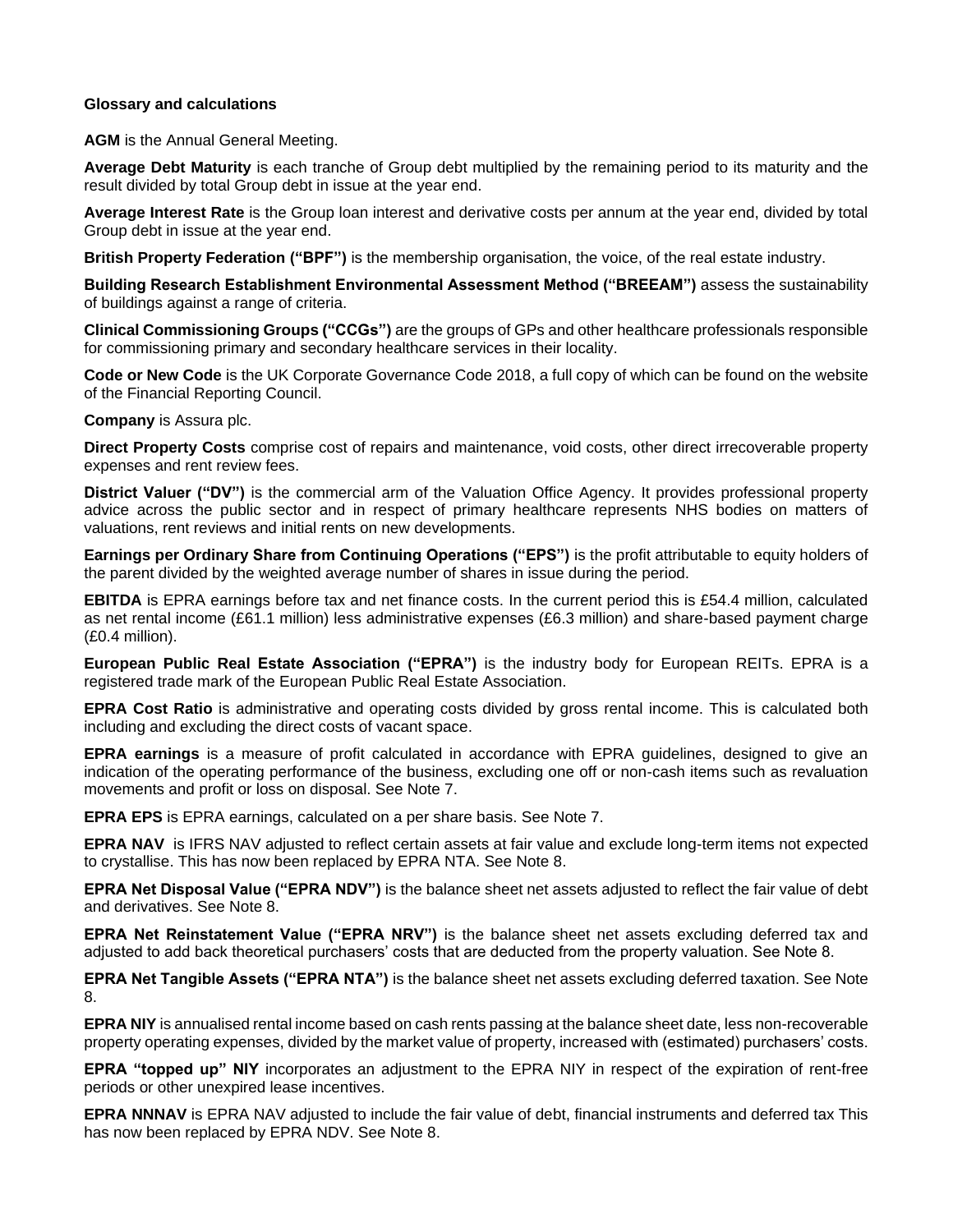**EPRA Vacancy Rate** is the ERV of vacant space divided by the ERV of the whole portfolio.

**Equivalent Yield** is a weighted average of the Net Initial Yield and Reversionary Yield and represents the return a property will produce based upon the timing of the income received. The true equivalent yield assumes rents are received quarterly in advance. The nominal equivalent assumes rents are received annually in arrears.

**Estimated Rental Value ("ERV")** is the external valuers' opinion as to the open market rent which, on the date of valuation, could reasonably be expected to be obtained on a new letting or rent review of a property.

**GMS** is General Medical Services.

**Gross Rental Income** is the gross accounting rent receivable.

**Group** is Assura plc and its subsidiaries.

**IFRS** is International Financial Reporting Standards as adopted by the European Union.

**Interest Cover** is the number of times net interest payable is covered by EBITDA. In the current period net interest payable is £13.6 million, EBITDA is £54.4 million, giving interest cover of 4.0 times.

**KPI** is a Key Performance Indicator.

**Like-for-like** represents amounts calculated relative to properties owned at the previous year end and start of the current period.

**Loan to Value ("LTV")** is the ratio of net debt to the total value of property assets. See Note 11.

**Mark to Market** is the difference between the book value of an asset or liability and its market value.

**MSCI** is an organisation that provides performance analysis for most types of real estate and produces an independent benchmark of property returns. The MSCI All Healthcare Index refers to the MSCI UK Annual Healthcare Property Index, incorporating all properties reported to MSCI for the 12 months to December that meet the definition of healthcare.

**NAV** is Net Asset Value**.**

**Net debt** is total borrowings plus head lease liabilities less cash. See Note 11.

**Net Initial Yield ("NIY")** is the annualised rents generated by an asset, after the deduction of an estimate of annual recurring irrecoverable property outgoings, expressed as a percentage of the asset valuation (after notional purchasers' costs). Development properties are not included.

**Net Rental Income** is the rental income receivable in the period after payment of direct property costs. Net rental income is quoted on an accounting basis.

**Operating efficiency** is the ratio of administrative costs (before one off charitable donation of £2.5 million in prior period) to the average gross investment property value. This ratio during the period equated to 0.25%. This is calculated as administrative expense of £6.3 million divided by the average property balance of £2,523 million (opening £2,453 million plus closing £2,595 million, divided by two).

**Primary Care Network ("PCN")** is a GP practice working with local community, mental health, social care, pharmacy, hospital and voluntary services to build on existing primary care services and enable greater provision of integrated health services within the community they serve.

**Primary Care Property** is the property occupied by health services providers who act as the principal point of consultation for patients such as GP practices, dental practices, community pharmacies and high street optometrists.

**Property Income Distribution ("PID")** is the required distribution of income as dividends under the REIT regime. It is calculated as 90% of exempted net income.

**PSP** is Performance Share Plan.

**Real Estate Investment Trust ("REIT")** is a listed property company which qualifies for and has elected into a tax regime which exempts qualifying UK profits, arising from property rental income and gains on investment property disposals, from corporation tax, but requires the distribution of a PID.

**Rent Reviews** take place at intervals agreed in the lease (typically every three years) and their purpose is usually to adjust the rent to the current market level at the review date.